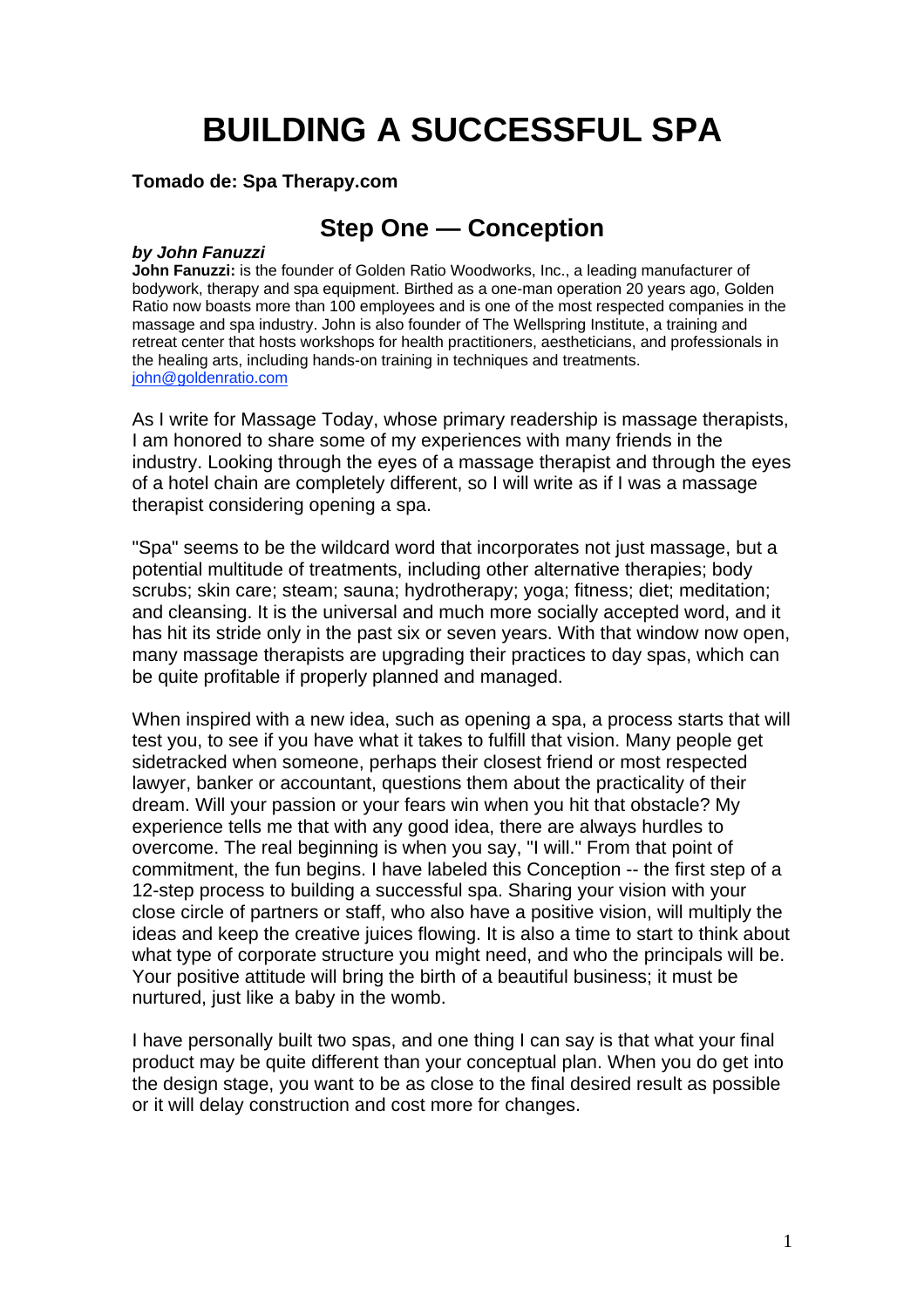Now that you have decided to move forward, it is time to ask yourself some basic questions, such as: Do I want or need partners? Should I incorporate? How much will it cost? How big of a space do I need? Should I lease, buy or build? What types of treatments should I offer? Do I want to be more clinical? Do I want to include a hair salon? Should I start small? Should I hire a consultant? (For the sake of readers who may not have any knowledge of the spa industry, I am starting our discussion at an elementary level.)

This early creative stage is perhaps the most important - it is the thrust to get you through the next 11 steps. Each idea is a very important part of the process, and could be worth thousands of dollars. It is time to open your eyes wide, ask questions, visit as many spas as you can, attend trade shows, and read as much as possible from trade magazines such as Spa Management, Day Spa and American Spa.

## **Step 2 -- Theme/Spa Personality**

Last month we initiated a 12-step process designed at opening a spa, starting with conception of the spa. Now let's talk personality!

As we move forward in the process after making that first commitment, the earthy decisions will start to accumulate. Before you even decide on location, design and operational details, it is a good idea to consider the spa personality or theme, if you have not already done so. Do you want to have exotic Italian tile with painted murals? Will you focus on a specific ethnic or cultural atmosphere, reflected in particular modalities such as Ayurvedic treatments accompanied by Indian music? Would you like Greek marble columns with statuary and clouds painted on the ceilings? Contemporary with a full spread of treatments is common. How about Oriental massage with Asian therapists, or multicultural rooms with a variety of multinational therapists? Are you Zen, are you clinical, are you wholistic? Will you need a yoga or fitness room?.

Have you considered a retreat setting? If so, what about housing or local hotels? This could be a good choice if you are interested in creating a restorative or anti-aging clinic. People will come to the middle of nowhere to get away. Perhaps a farm, one in which its outer restoration plays a role in the clients' restoration, would work well.

Do you want your spa to reflect a sense of "sacredness," such as the feeling of an ashram, in which spirituality and self-growth are part of the attraction? How about a certain smell when you walk in the door? Is there a clothing or uniform image you'd prefer?

If you choose an ethnic theme for your spa, the location could be even more crucial. The more exotic might prove impractical, when you consider having to find or train specialized therapists. You must also consider your budget. Do you want real marble of faux-painted? Carpet or tile floors? The options are endless.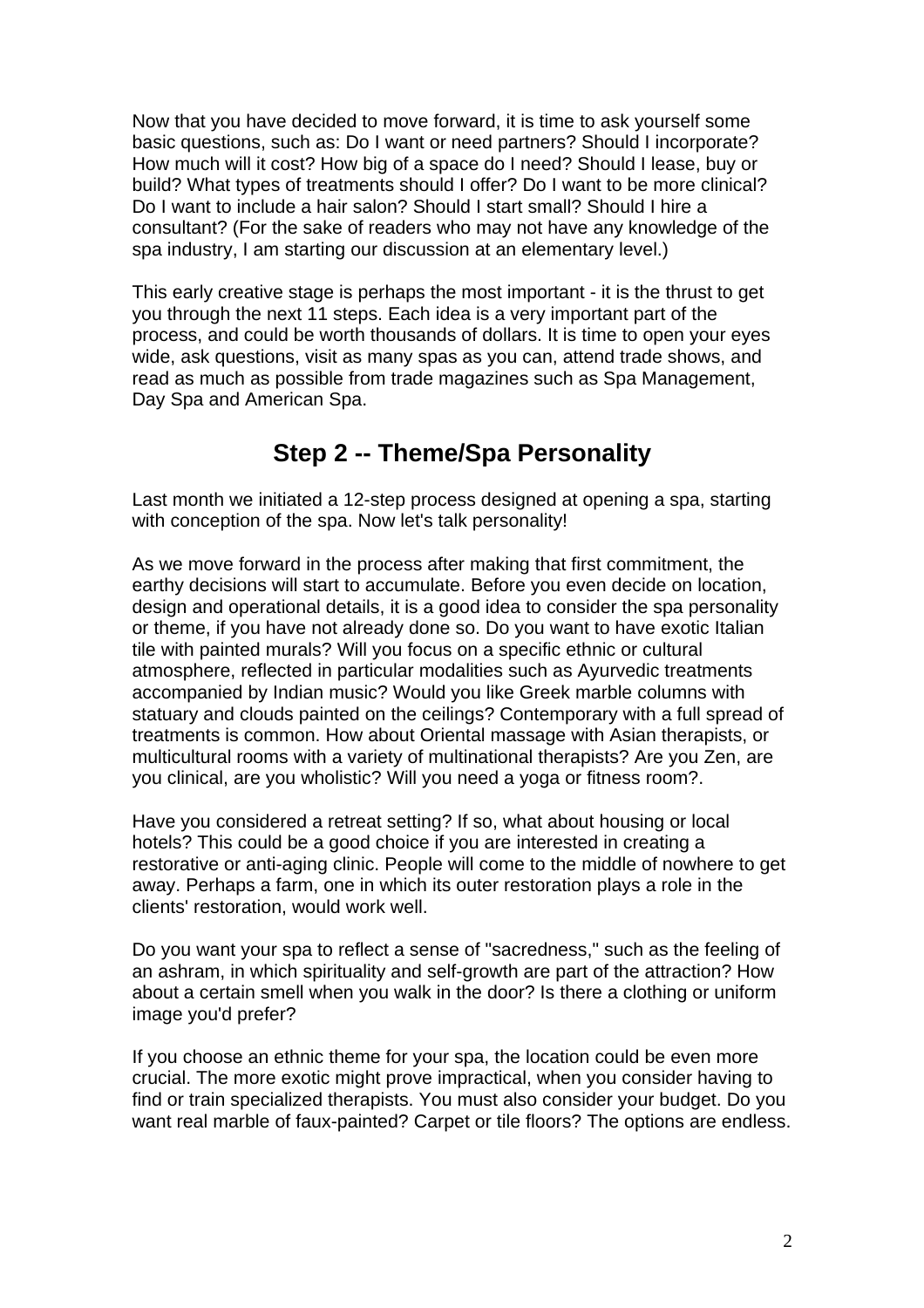Whatever you decide, the thread of the theme should penetrate everything in the spa, from products to treatments, colors, smells, uniforms, aprons, robes, and even ethnic therapists if that applies. The keywords are continuity, cohesiveness and uniqueness. You are defining who you are, and what your message and purpose are. In essence, you are defining the image and the perception that the public will get when they visit your facility. In economic terms, how you define your spa's theme and personality equals marketing dollars well-spent.

When spa consultant Monica Brown took on the job of developing the Hershey Spa, she flowed right in with the theme of the Chocolate Giant -- Chocolate. The result was a line of skin and bath products that smell just like chocolate. What a unique signature for such a company. (I have smelled the products and they do smell just like chocolate -- you almost want to drink the bathwater). That sounded like a no-brainer, but to a closed mind, the opportunity could have been missed, and the Hershey Spa would have become a traditional services spa instead.

Tara Grodesk, of Tara Spa Therapies, has been known for her "regional specialties" that reflect the needs of the local environment. For instance, in a cold harsh dry climate, such as at the Peaks at Telluride or in ski country such as here in Montana, she would perhaps promote an alpine menu, with treatments and products that would warm the bones, hydrate the skin, and feature some sort of a fireplace setting to lounge around. A Southwest theme might take into consideration the clay, aloe vera, sage, and adobe indigenous to the region. A tropical climate would invite a feeling of cooling, which might include ingredients in the products such as mango, citrus or coconut. An urban oasis in New York would create the sense of a "lunch-hour getaway" from the fast-paced city life. These seem like obvious points, but sometimes they are overlooked because people rely on familiarity with a certain product or a place, rather than thinking about the wants and needs of the people who truly matter: the clients who will frequent the spa.

In rural areas, consider a restorative retreat for lifestyle changes. Clients will travel to get away to pattern new habits. Here you might include cleansing diets with fasting; colonics; liver flushes; dark-field microscopy; blood and urine analysis; iridology; and classes on self-improvement and spirituality. If people could spent a week and return home transformed, just think how quickly all of their friends would be knocking on your spa door.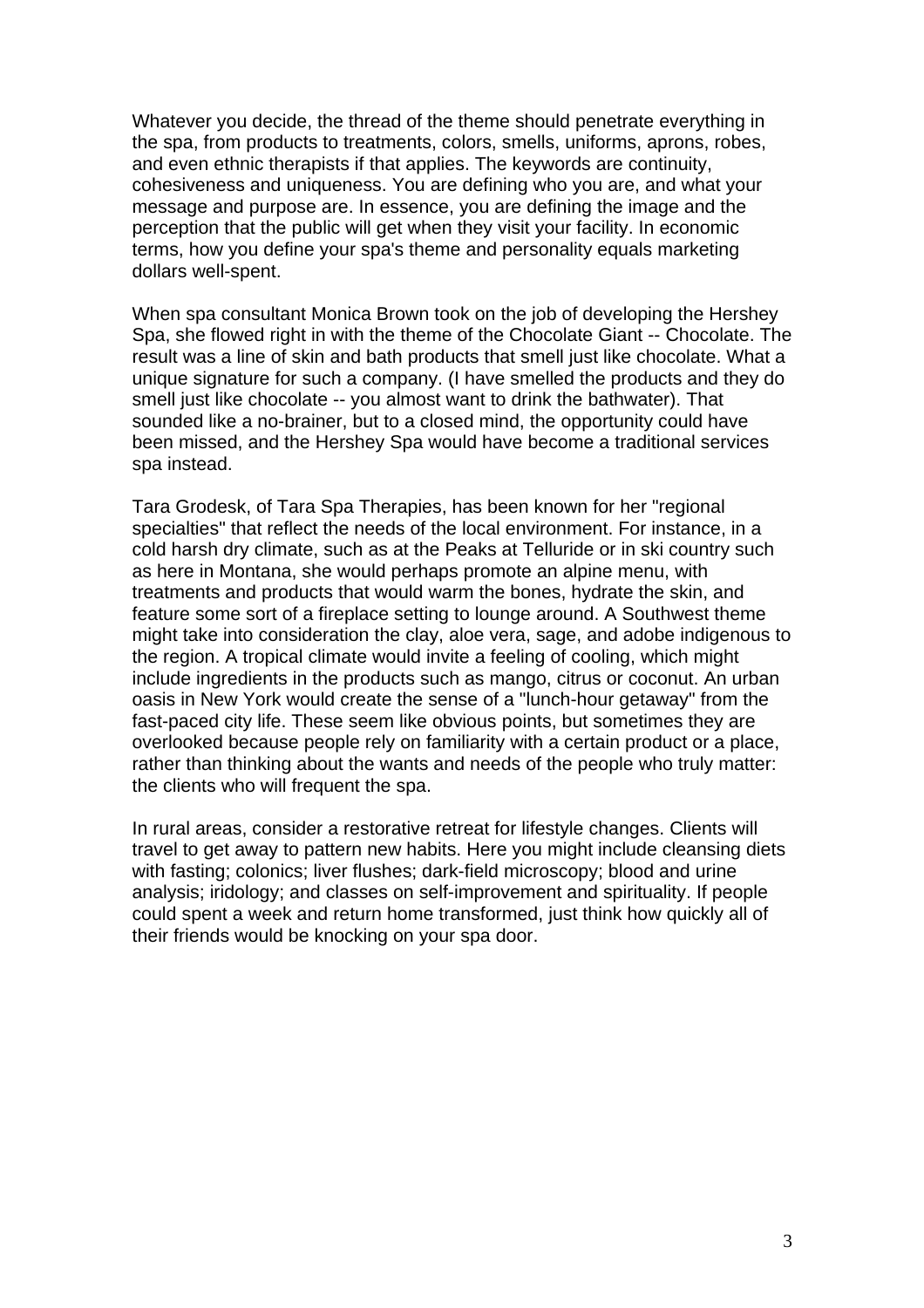## **Step Three: Location, Location, Location**

How many times have you driven by a commercial property and commented, "What a great place to put a business"? Chances are the real estate or rent might be very high or unavailable - but how important is location? Do you get what you pay for, or do you create your location? Do you settle for what's around, or do you keep looking? I would consider the following when choosing an ideal location for a day spa:

- 1. Rural, quiet setting Within 5-20 minutes of a populated area.
	- a. Better chance to buy or rent for less.
	- b. Parking is usually abundant.
	- c. Could be a stand-alone building or remodeled house.
	- d. d A feeling for customers of getting away; a mini retreat without the travel.
	- e. Greater chances for future expansion.
	- f. Disadvantages: no one knows where you are, necessitating a greater need for marketing, promotion, and unique character to attract clients.
- 2. Lease space next to a complementary business like a hair salon.
	- a. Could equate to savings on initial marketing expense.
	- b. Spillover business and referrals.
- 3. Downtown area with street parking or valet service.
	- a) Has a built-in marketing advantage visibility and accessibility.
	- b) Proximity to walk-in traffic.
- 4. Shopping mall
	- a) Good for walk-in services such as hair, pedicures, manicures, etc.
	- b) Customers might like the convenience of shopping and spa services in the same place.

The location must be a draw for the type of clientele you are trying to attract. Prime location may or may not be an advantage to you. For example, if you plan on offering outdoor tai chi or yoga, fitness or nature walks, these services would be better suited for a remote setting.

If you already own a property without high traffic or are in a secluded location, you may have to adapt your business style and marketing to attract customers according to that location. This is the case in my personal situation: I already own the property. It is actually a challenging location, being so remote in Montana - 50 miles from a population base in Bozeman. To balance the situation, our market must reach a national audience. Friends said I was crazy back in 1985 when I moved Golden Ratio to Montana. My vision did not include a local market. I make my niche now with the Wellspring Institute by attracting a broad variety of customers, local and distant; by having housing for those out of state; and by offering an adventure program, corporate spa getaways, and rejuvenation programs that include longer stays with a cleansing program.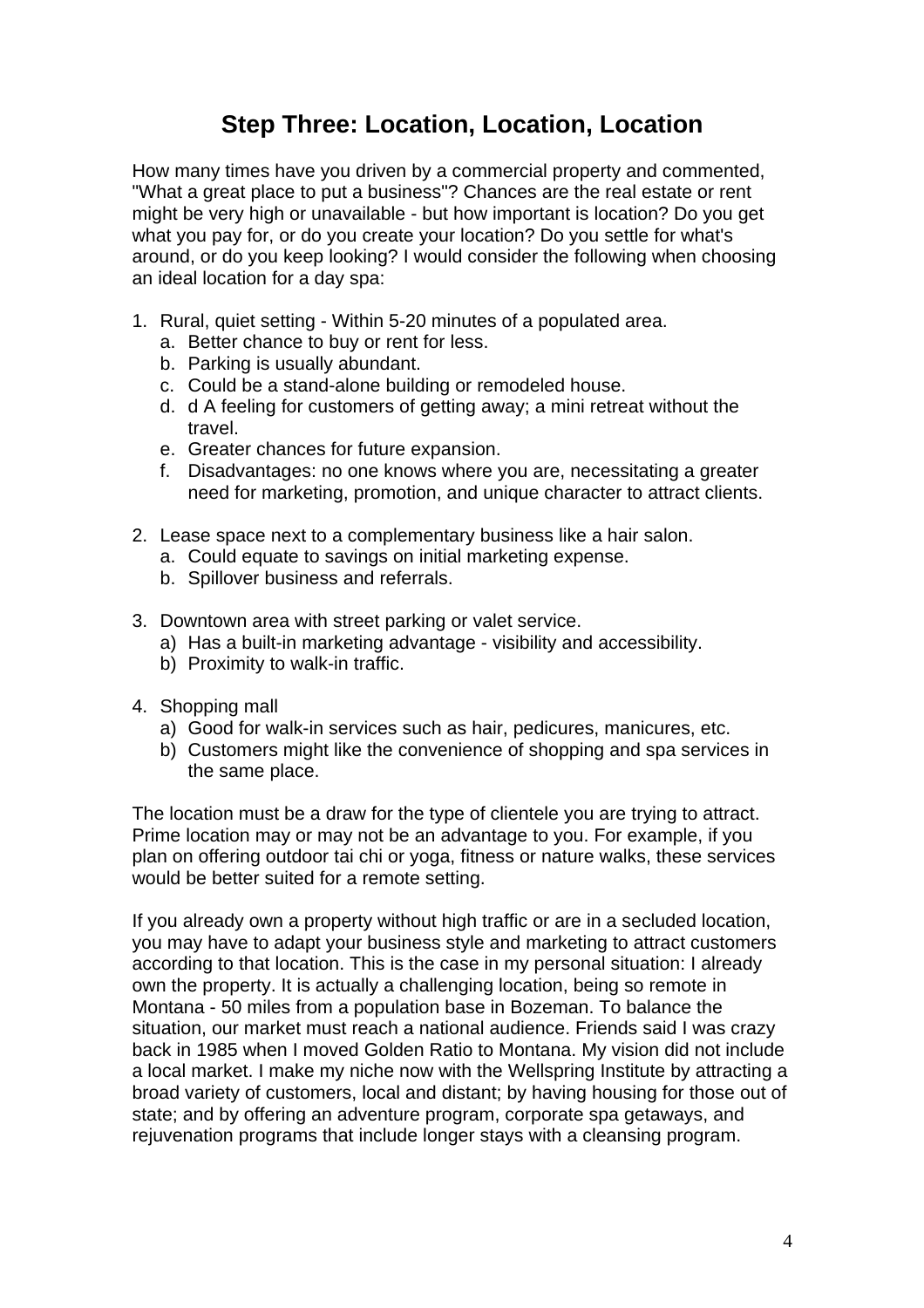Recently, I attended the Murietta Day Spa, which is about an hour from Los Angeles, California. The owner told me that the spa relies on business from people who want to get away for the day, but do not necessarily want to fly or stay in a hotel overnight. The spa was beautiful and provided plenty of parking. My full day in the spa was shortly after the events of September 11, 2001. To my surprise, the staff told me that they did not notice any slowdown in their business. In fact, they had more people coming to the spa - people who didn't want to fly to a get-away resort.

When I set up Montana Bodycare and Dayspa in Bozeman, I found a location next to a busy hair salon, just off the main drag. I thought the proximity to the salon would pay off. It did - in fact, the current owner bought the salon and knocked a hole through the wall to connect the two businesses.

Here's another important consideration when setting up a spa -- Should I buy or lease? This is a big decision, because if you lease, you usually have to spend your money to make the leasehold improvements, which you do not own. Sometimes the developer of a new commercial property will include the initial improvements, but you will most likely pay more rent. When you start putting plumbing in every room and showers, wet rooms, steam, tile etc., it adds up quickly. Experience has taught me that you will always spend more than originally planned. (My latest advice/warning is to double what you planned to spend)

Make your choice of location and theme wisely. The two must fit together. In this industry, reputation and word of mouth will prevail. A successful blending of the appropriate elements will bring repeat customers, and those steady customers will bring their friends. The bottom line is, it must be the right location for you.

#### **Step Four -- Budget/Financing**

In the past three issues, I've covered some of the creative aspects of opening a successful day spa. If at this point you know your theme, location, and have a feel for the size of the spa you have envisioned, it's time to get down to some of the more concrete business stuff - such as an evaluation of site demographics; startup cash requirements; cash flows and projections both for startup and for operations; and sales goals with break-even points for each profit center within the business.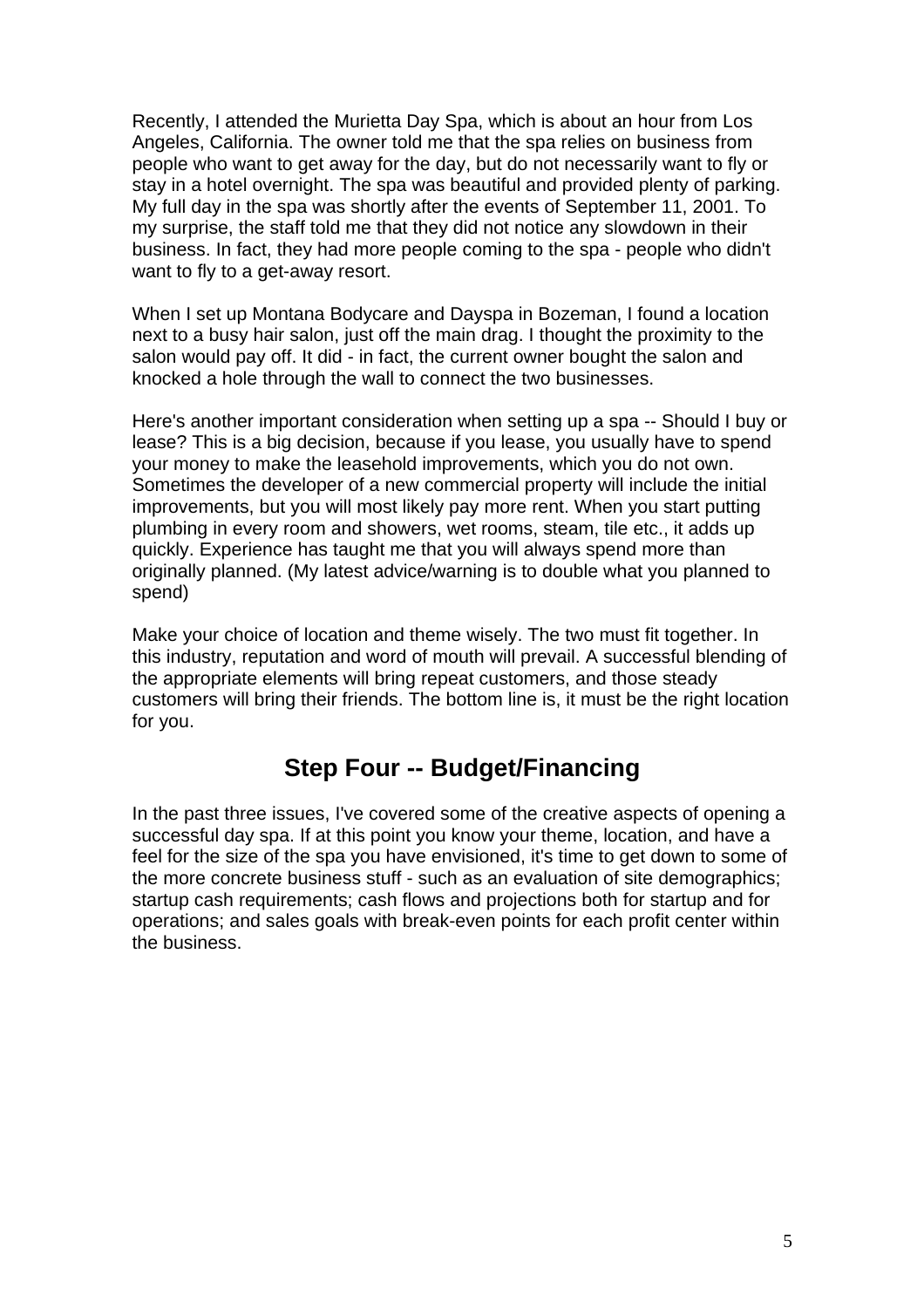Before you go to the bank or to money partners, a business plan should be prepared. You have to sell your idea. The more homework you do, the better chances of success. The banker surely will want to know:

- 1. Do you have good plan with projections, cash requirements, competitive analysis, and selling strengths, weaknesses, opportunities and threats?
- 2. Do you have a good track record in business and in paying off loans?
- 3. Do you have the passion to carry out your dream?
- 4. Do you have any collateral?

Even if you don't need financing, it is still good to go through the planning process, just as if you were going for a loan.

To determine the size of the project and the money required, I recommend building an interactive spreadsheet, one in which you create input boxes that will generate formulas of cash flows for each profit center. The summary of cash flows for each profit center will then flow into a master summary sheet. This gives you a tool for dialing in all of your scenarios and break-even points, and determining the size of the project. It will also become your daily performance sheet after you open your spa; by monitoring the actual numbers, you can see where your strong and weak points are and readjust your cash needs accordingly. This way, you can make adjustments before it's too late.

| Bodywork Rooms (with owner/therapist split on treatment) |                  |                    |                      |                    |  |  |  |  |  |
|----------------------------------------------------------|------------------|--------------------|----------------------|--------------------|--|--|--|--|--|
| Set-up Costs                                             | Cost             | Oliv.              | #Rooms               | Amount             |  |  |  |  |  |
| Construction (per sq. ft.)                               | 860              | 200 sq. ft.fm      | 颪                    | 440-1111           |  |  |  |  |  |
| Bodywork table                                           | \$2.200          | 1 aa               | 工                    | os son             |  |  |  |  |  |
| Misé, massage equip.                                     | SSOO             | 1 ខុង              | $\blacktriangleleft$ | i2 000             |  |  |  |  |  |
| Initial supplies.                                        | 5500             | 1 aa               | $\Delta$<br>Ä.       | 42.000L            |  |  |  |  |  |
| <b>Europehines</b><br>Eletra:                            | \$200<br>\$2,000 | 1 ea<br>วิทยา      | Ā.                   | 63000<br>r 2. GOOD |  |  |  |  |  |
| Total cost of set-up                                     |                  |                    |                      | 6555.6901          |  |  |  |  |  |
|                                                          |                  |                    |                      |                    |  |  |  |  |  |
| <b>Month To Month Expenses</b>                           |                  |                    |                      |                    |  |  |  |  |  |
| Amortization of set-up.                                  | (\$66,600)       | 6 (vrs)            | <b>PA DOMA</b>       | 1.1641             |  |  |  |  |  |
| Right parise, ft.                                        | 921 ACT          | 800 (Tel. set ft.) |                      | (1.200             |  |  |  |  |  |
| L. Britishman                                            | 520              | 4 rooms            |                      | (520)              |  |  |  |  |  |
| Lineare & Robert                                         | \$25             | 4 months           |                      | 6400L              |  |  |  |  |  |
| Chile, & Licetionist                                     | 意味合<br>550       | 4 reserve          |                      | 65000              |  |  |  |  |  |
| Pelican.                                                 |                  | 4. morne           |                      | 67001              |  |  |  |  |  |
| <b>Total Monthly expenses</b>                            |                  |                    |                      | 44.0741            |  |  |  |  |  |
| Month Revenue                                            |                  | To Thereoist       | Therapist            |                    |  |  |  |  |  |
| Rate partnertment                                        | 560              | Selk 40%           | \$3,000              | 4.500              |  |  |  |  |  |
| # of days per month                                      | 26               |                    |                      |                    |  |  |  |  |  |
| Treatments booked per day.                               | 5 per day        |                    |                      |                    |  |  |  |  |  |
| Treatments booked per month                              | インち              |                    |                      |                    |  |  |  |  |  |
| <b>Total Monthly Revenue</b>                             |                  |                    |                      | 4.540              |  |  |  |  |  |
| Not profit per month                                     |                  |                    |                      | 476                |  |  |  |  |  |
| Net profit per day.                                      |                  |                    |                      | 17                 |  |  |  |  |  |
| Return on exceptions                                     |                  |                    |                      | 1.10               |  |  |  |  |  |
| Break-even point (treatments per month)                  |                  |                    |                      | 443.               |  |  |  |  |  |
| Break-even point (treatments per day)                    |                  |                    |                      | 4. SS              |  |  |  |  |  |
|                                                          |                  |                    |                      |                    |  |  |  |  |  |

http://www.massagetoday.com/images/archives/2002/04/bodyrooms.pdf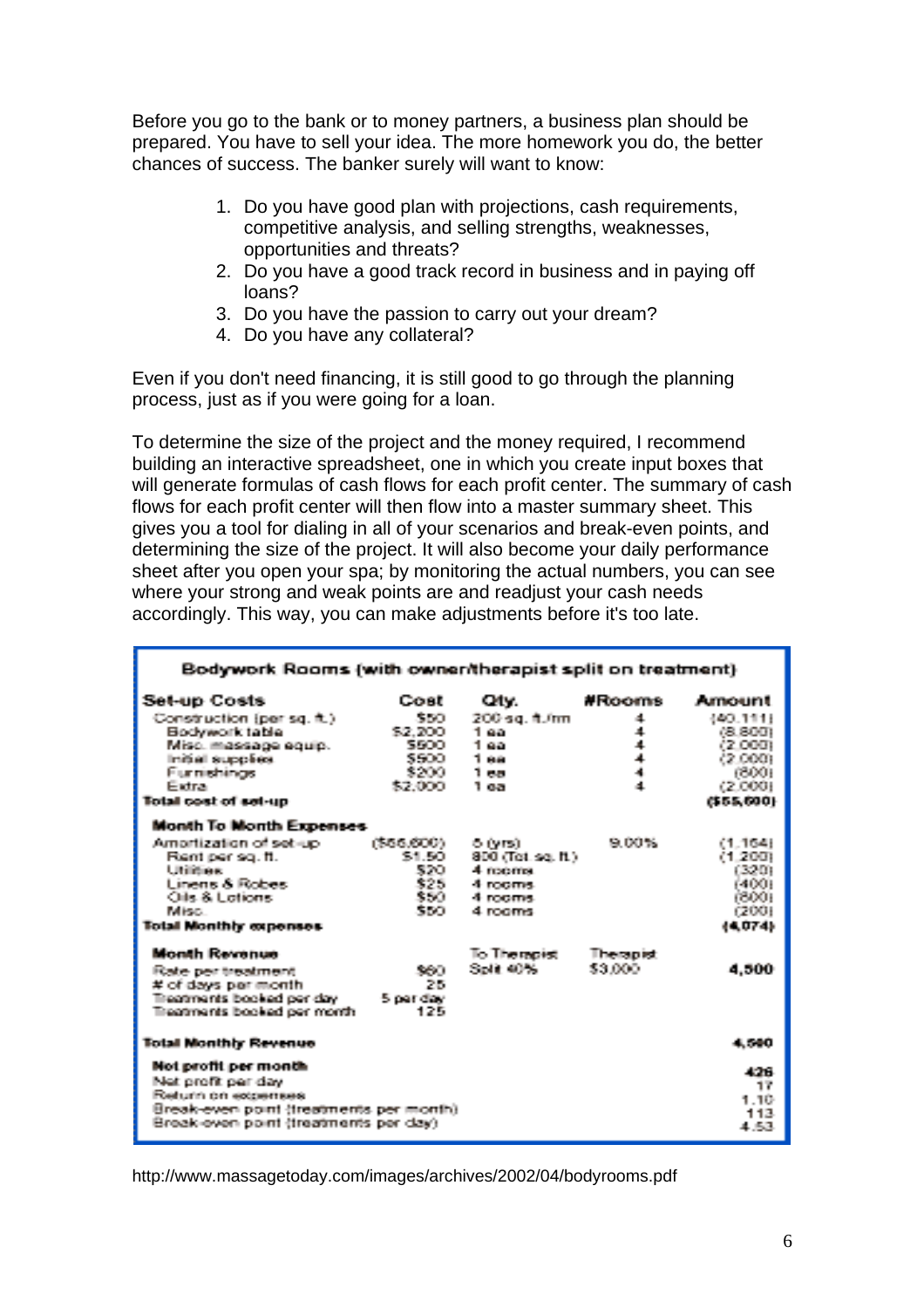In this scenario, the startup treatments are only five per day, even though there are four rooms with a potential of 32 treatments per day, at the normal eight hours worked per day with one-hour sessions. All of the numbers in the boxes are changeable. All of the other numbers are the result of a formula affected by the numbers in the boxes.

One important thing to know is the break-even number of treatments per day and month. The key numbers will feed into the cash flow sheet, which gives you your cash requirements. Create an entry sheet and a cash flow sheet for each profit center. Some of the profit centers might include front desk and retail, facial room, wet room, fitness, nails, and guest rooms.

The final page (see below) is a summary sheet, into which all the totals from the individual cash flow charts flow into a master cash chart with required startup amounts. Many businesses do not even break even for the first 1 1/2 to 2 years, so that must be figured in when you do your startup numbers.

| <b>Bodywork Cash Flows</b>                                                                                               |                                                        |                                                       |                                                      |                                                         |                                                                |                                                  |                                                      |                                                       |                                                 |                                                  |                                                     |                                                         |                      |
|--------------------------------------------------------------------------------------------------------------------------|--------------------------------------------------------|-------------------------------------------------------|------------------------------------------------------|---------------------------------------------------------|----------------------------------------------------------------|--------------------------------------------------|------------------------------------------------------|-------------------------------------------------------|-------------------------------------------------|--------------------------------------------------|-----------------------------------------------------|---------------------------------------------------------|----------------------|
| Treatment orice<br><b>Thompiel split</b>                                                                                 | Иė<br>相談                                               | (2,785)<br>Ä                                          |                                                      | Startup acquarus from sabup pg<br>Avo. and par beatment |                                                                |                                                  |                                                      |                                                       |                                                 |                                                  |                                                     |                                                         |                      |
| 3 Year Plan                                                                                                              |                                                        |                                                       |                                                      |                                                         |                                                                |                                                  |                                                      |                                                       |                                                 |                                                  |                                                     |                                                         |                      |
| Ratu cil espenso increase/month                                                                                          |                                                        |                                                       | 10%                                                  | Startup boatmants/month                                 |                                                                |                                                  |                                                      | 125.00                                                |                                                 | Increase factor                                  |                                                     | 15%                                                     |                      |
| Year 1<br>Month<br>Ехривия<br>Increase factor<br>Treatments per month<br><b>INCOTIV</b><br>Net income/month<br>Cosh Flow | ij<br>0.789<br>铺<br>Þ<br>Þ<br>创建<br>0.788              | ŧ<br>0.财动<br>1勝<br>125<br>1,398<br><b>GAIR</b><br>高昭符 | \$,<br>2.50<br>18<br>144<br>3,450<br>鰦<br>良財場        | d<br>0.950<br>1.35<br>103<br>3,900<br>ùн<br>0,883       | Ņ<br><b>GHS</b><br>18<br>HВ<br>4,350<br>126<br>(1,97)          | ţ.<br>0.015<br>锄<br>200<br>4,800<br>ÚМ<br>躗      | Ī<br>0.92<br>1N<br>219<br>6.150<br>的型<br>2,308       | ı.<br>0.293<br>188<br>28<br>6.700<br>140<br>脚鹬        | ħ<br>0.86<br>2.65<br>24<br>6.930<br>地<br>7,628  | 脯<br>0.328<br>蹦<br>凊<br>600<br>ilit<br>信約        | Ħ<br>0.00<br>2,35<br>淵<br>7,093<br>16M<br>風勢        | 質<br>0.44<br>246<br>31)<br>7,689<br>áрн<br>9,98         | Year Total<br>07.303 |
| Year 2<br>Mash<br>Exempel<br><b>Novasa factor</b><br>Treatments per month<br>Inserte<br>Net income/ month<br>Cash Pleas  | u<br>0.53%<br>1,65<br>33)<br>7,950<br>4,457<br>其解      | Ù,<br>0,000<br>助<br>38<br>6,408<br>4,798<br>対前        | 犋<br>065<br>域<br>300<br>8,850<br>6181<br>昆卵          | Ÿ.<br>0.248<br>3.48<br>38<br>9,500<br>684<br>跳開         | 11<br>0.030<br>18<br>400<br>9.750<br>1,026<br>体膜               | 鹱<br>(1995)<br>3.05<br>ØΚ,<br>10.000<br>ÚЖ<br>菜類 | 忤<br>0.9%<br>16<br>466<br>10.850<br>6881<br>红磁       | 蓼<br>4.098<br>18<br>аņ<br>代词<br>ŃЮ<br>纵视              | \$Ì<br>体钢<br>38<br>顱<br>11,550<br>ÚH.<br>7UN    | 芨<br>8.325<br>4.00<br>550<br>性脑<br>2.7pl<br>推醒   | ĵį,<br>AM<br>化铁<br><b>KH</b><br>12,450<br>前缀<br>防刑  | 34<br>pugan<br>436<br>KB)<br>12,936<br><b>SMP</b><br>風潮 | (41,356)             |
| Yuar 3<br>Maadk<br>Ехритины<br>Increase factor<br>Treatments per month<br>Inserte<br>Net income/month<br>Cash Plow       | ð<br>纵横角<br>小船<br>槻<br>13,358<br><b>List</b><br>98.173 | 絮<br>网络脂<br>铀<br>R3<br>0.000<br>咖啡<br>19,400          | n<br>网络<br>χü<br>654<br>9.30<br>创建<br><b>123,904</b> | 궳<br>8,759<br>4.MA<br>6B)<br>NJ HO<br>9,946<br>123,930  | ð<br><b>NAME</b><br>6,66<br>635<br>19,158<br>10,000<br>144,238 | ×<br>8965<br>3.16<br>69<br>弘统<br>填料<br>15(38)    | H<br>6,040<br>铴<br>修改<br>95,050<br>11,004<br>106,883 | 翟<br>6,163<br>šШ<br>62.<br>16,900<br>11,353<br>97.349 | 鞹<br>620<br>šä<br>糊<br>16,950<br>1000<br>98,547 | 誀<br>6,393<br>鏰<br>78<br>17,400<br>吃鍋<br>201,002 | 寓<br>6,60<br>5,65<br>748<br>17,850<br>切解<br>213,389 | 鄬<br>(\$576)<br>bб<br>m<br>10,300<br>切除<br>初期時          | 60.0%                |

<http://www.massagetoday.com/images/archives/2002/04/bodycash.pdf>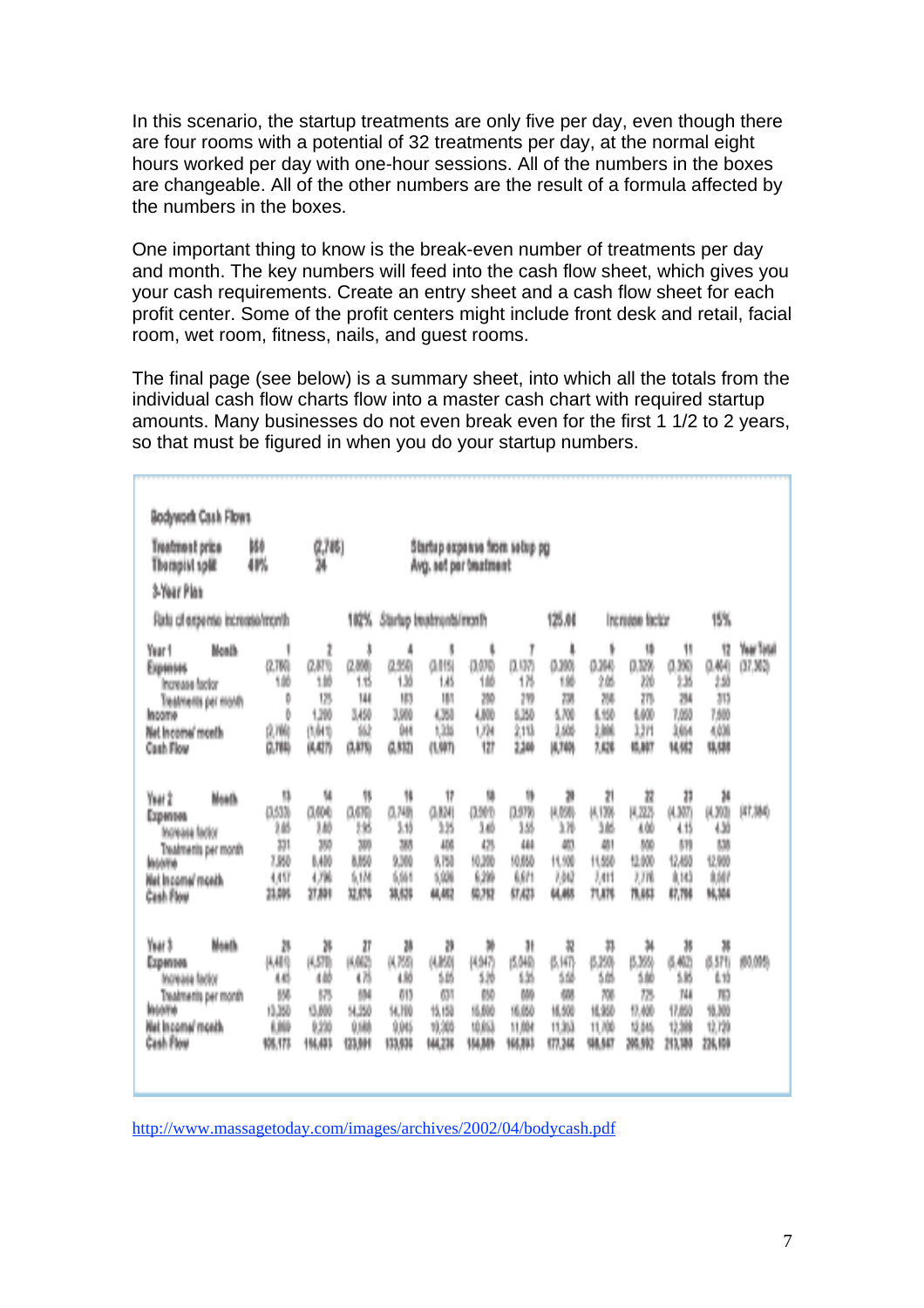It is always good to set goals and post and chart your daily numbers, so your entire team can work together toward a goal. The daily keeping of performance will help you make the proper adjustments to stay on target.

If you've done a good job on your creative planning, this financial planning will bring your ideas down to earth. After you know your cash needs, and after you have a commitment from your banker or investor, you will be ready for some serious design work, which will interface with the budget you have just created.

# **Step Five: Design**

Before I get into this month's topic, I would like to apologize for some confusion about last month's article on budget - particularly with respect to the spreadsheets. A number of other pages are needed to give the full overview, and it simply would take up too much room to print. I would invite those who would like some clarification to e-mail me at the address listed at the end of this article.

This month's topic is design. After perhaps months of preliminary planning from birthing the original idea, to exploring the feasibility of such a project, to putting the finances in place to proceed - you are now ready for the next step: putting the ideas on paper. Generally, interior design firms or architects can do everything from construction documents, which include floor plan , electrical, lighting, interior finishes and furniture, to construction management; however, I strongly advise you to speak with a professional spa consultant first.

The reason a spa professional should be on the job before a designer is that he or she has the familiarity with the equipment as it relates to the planning requirements. He or she also can lead you to sources of information, such as attending a major spa trade show where you can pick the brains of an abundance of experienced owners, spa directors, educators, and manufacturers. I often see spa consultants meeting their clients at trade shows, specifically to pick out equipment. This should be done before final drawings on your spa are made.

The spa professional assists the designer, who may not be familiar with the wide variety of equipment used in a spa. Building a spa requires knowledge of specialty equipment that is not in your designer's normal line of residential and commercial jobs. If your designer does not know what equipment is available, how can he or she provide the proper space and flow requirements?

A good spa consultant has a design background and can help with the preliminary floor plan, including room sizes, traffic flow, adjacencies, and room use requirements as they pertain to the proper equipment and mechanical requirements. He or she can advise you on the benefits and drawbacks of certain modalities, which ultimately equate to more or less revenue per square foot.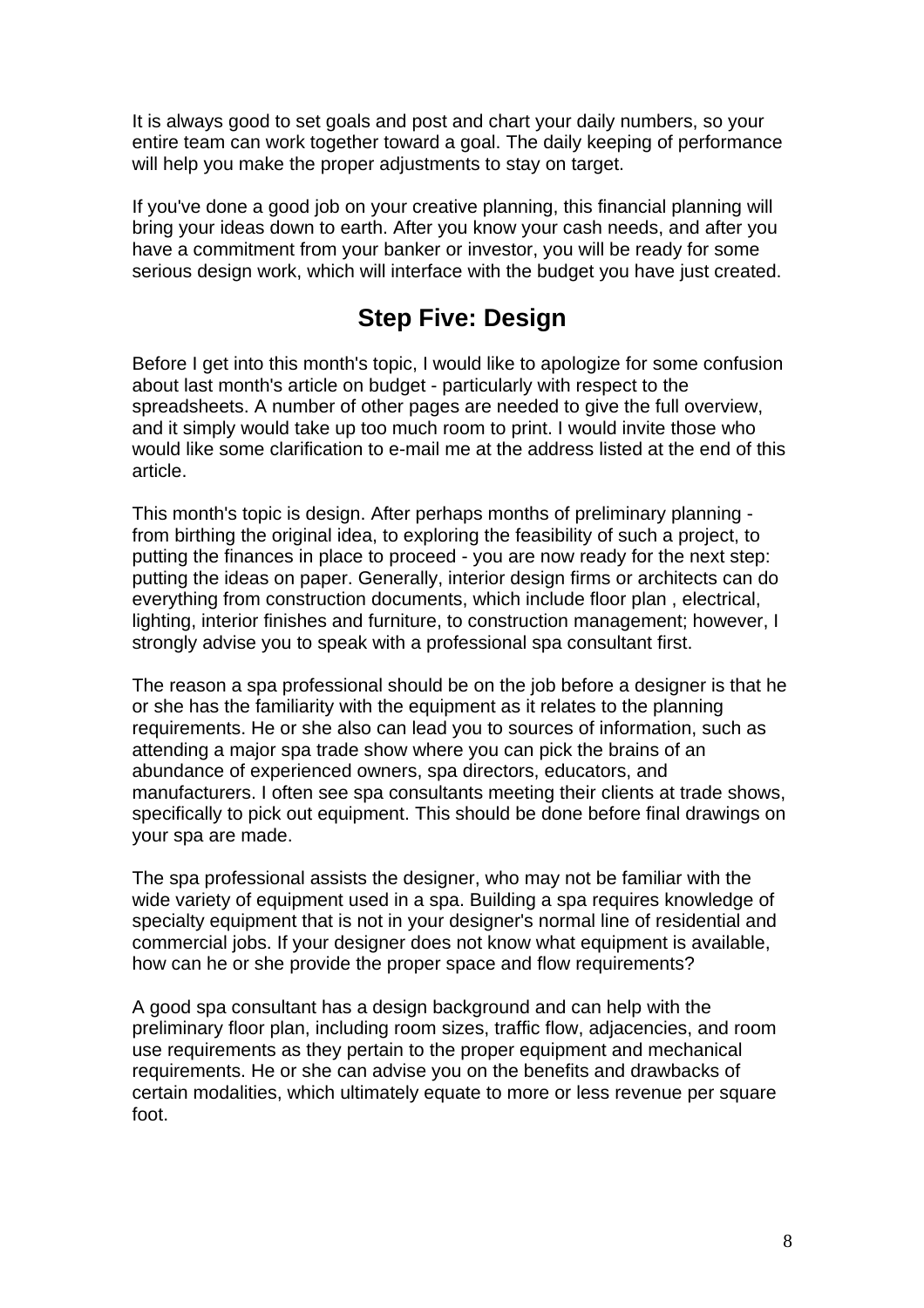Spa consultants should also be familiar with the proper space, plumbing, electrical, and ventilation requirements for certain equipment. Some of the specialty equipment includes wet rooms with vichy showers or hydrotherapy tubs, steam, sauna, and pedicure units, and a multitude of therapy tables.

I have had customers building a small operation who did not hire a professional, who thought they wanted a full wet room with a vichy shower, but didn't realize that a water containment table in a dry room would work fine, save money, save cleanup time, save laundry, and also not limit that room to only wet treatments. I usually recommend this to smaller day spas with less than six treatment rooms. I also recommend a floor drain and hand sink in every treatment room, so your facility is versatile enough to accept wet/dry tables and multifunction massage, facial, and pedicure chairs.

For those of you who have no background in building and design, let me explain some of the basic design components that all need to fit together and get coordinated. On jobs requiring an architect, such as new construction or additions, a set of contract drawings is issued for each of the components, including: structural (if required), architectural, plumbing, and heating ventilation / air conditioning (HVAC). If the structural components of the building are already in place, such as in a space that is leased in a shopping mall, then architectural interior design drawings are the primary requirement. On most remodels, individual sub-contractors usually present their own shop drawings to dovetail with your architectural needs.

The next step is to choose an interior designer who will evaluate, edit and draft your floor plan for proper building code requirements. This person must be sensitive enough to work within your budget, to acquire the most aesthetic value for the money and resonate with your theme. He or she will also select the proper interior finish materials and furniture. Ideally the designer will create the space to set the mood and be functional. Using spa consultants and professionals from the design community will save time and money, and create a more professional space. In the end, when you have to live with the results, you will be a happy camper. You may also get less gray hair in the process.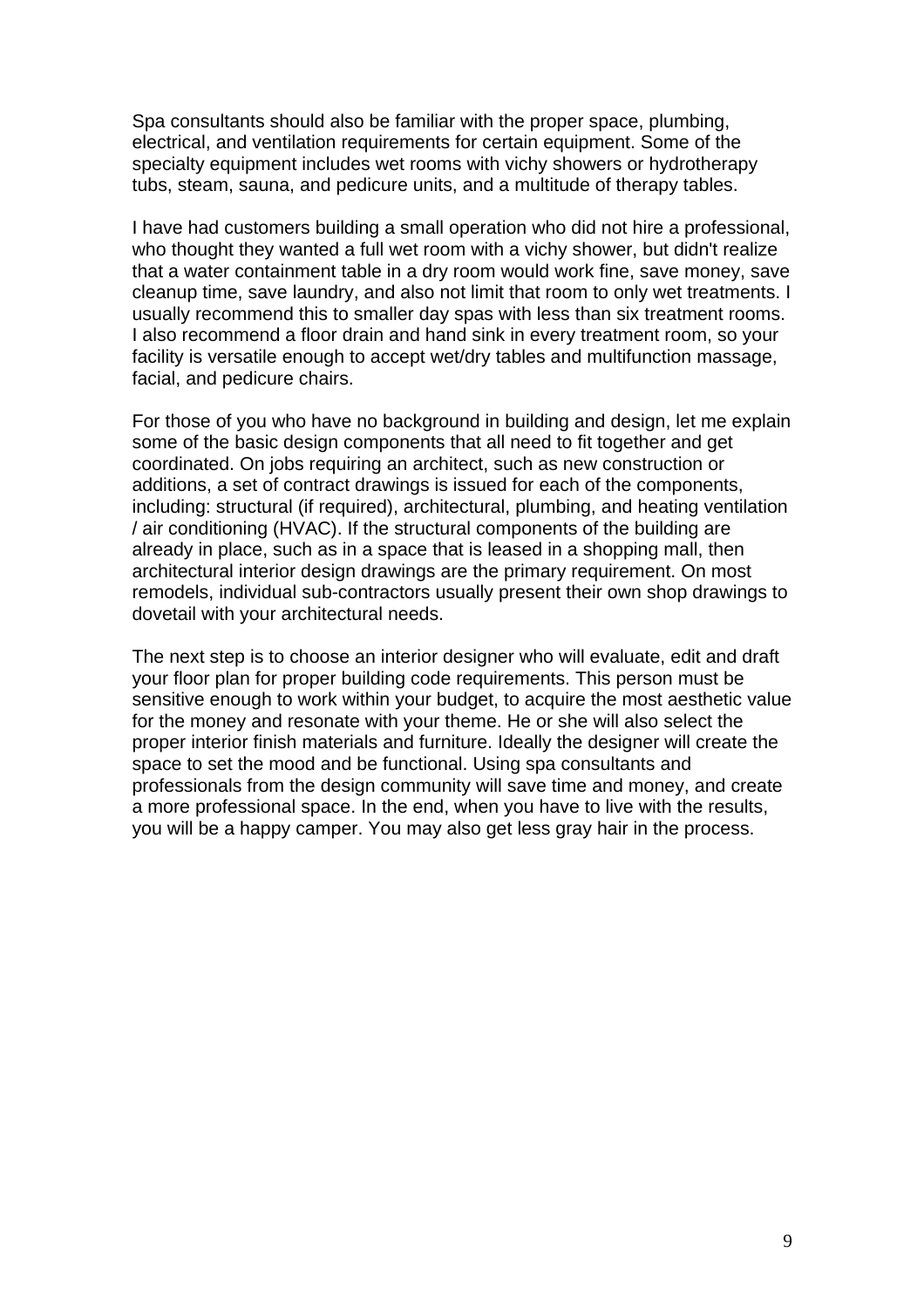### **Step Six: Construction**

This month's topic is the actual construction of your spa. If you have done your homework and worked in conjunction with your spa consultant and interior designer or architect, you should be well prepared. The more detail you've provided on the design and specs, the easier it will be to get bids that will not be susceptible to huge overruns and misunderstandings with the builder.

Its time to decide whether to choose a general contractor, whose job it will be to coordinate the entire job, including carpentry, electrical, plumbing, tile, painting, finish details, etc., or to serve as your own construction manager (general contractor). With the latter option, you'll bid out and coordinate all of the subcontractors and do most of the pricing, purchasing, and scheduling yourself. You will have to also get the permits as an owner/builder. I would only recommend this option if your job is a renovation and if you have construction or management experience. You will also be responsible for the quality control of your own job. This may also take away from your spa operation planning, but, could save you as much as 10% to 20% of the construction cost.

Whether or not you use a general contractor or not, you will still be shopping for the best quality for the least price. You should get at least three bids from reputable general contractors, or from each subcontractor if you are the general contractor. If your plans and specs are well-prepared, the lowest bid will work fine. However, if your plans are not well-detailed, a low bid could actually cost you more in the end, particularly if there are changes needed that are not detailed enough on the plans. For example if the concrete floor is poured and your floor drain is in the wrong place, the wrong size, or forgotten because the equipment was not specified, this could represent a major extra cost. Sometimes a low bidder can see that your plans are not clear enough and will come in with a low bid, knowing he or she will get the job, but make up for the low bid on the extras and change orders, and at the same time not have to be accountable for delays. In any case, make sure you know the hourly rate you will pay in case of changes. It is also important to require a finish date, with a penalty clause if the work is not completed on time.

You should time your construction to be finished about two-to-four weeks before you open, to allow for a little cushion and to schedule a training period. This overlap will give you the option to train in your own place if the building is done on time; if more time is required for construction, you can still do offsite training. (It is much better to do the training onsite if at all possible.) The extra cost of an offsite training facility rental should be figured into the cost of non-performance to be paid by the contractor. You should also keep an ongoing punch list of incomplete work and withhold a part of your final payment until such work is completed. There should also be a workmanship guarantee clause - especially for plumbing, electrical, and mechanical problems that could arise as a result of improper installation or use of inferior materials.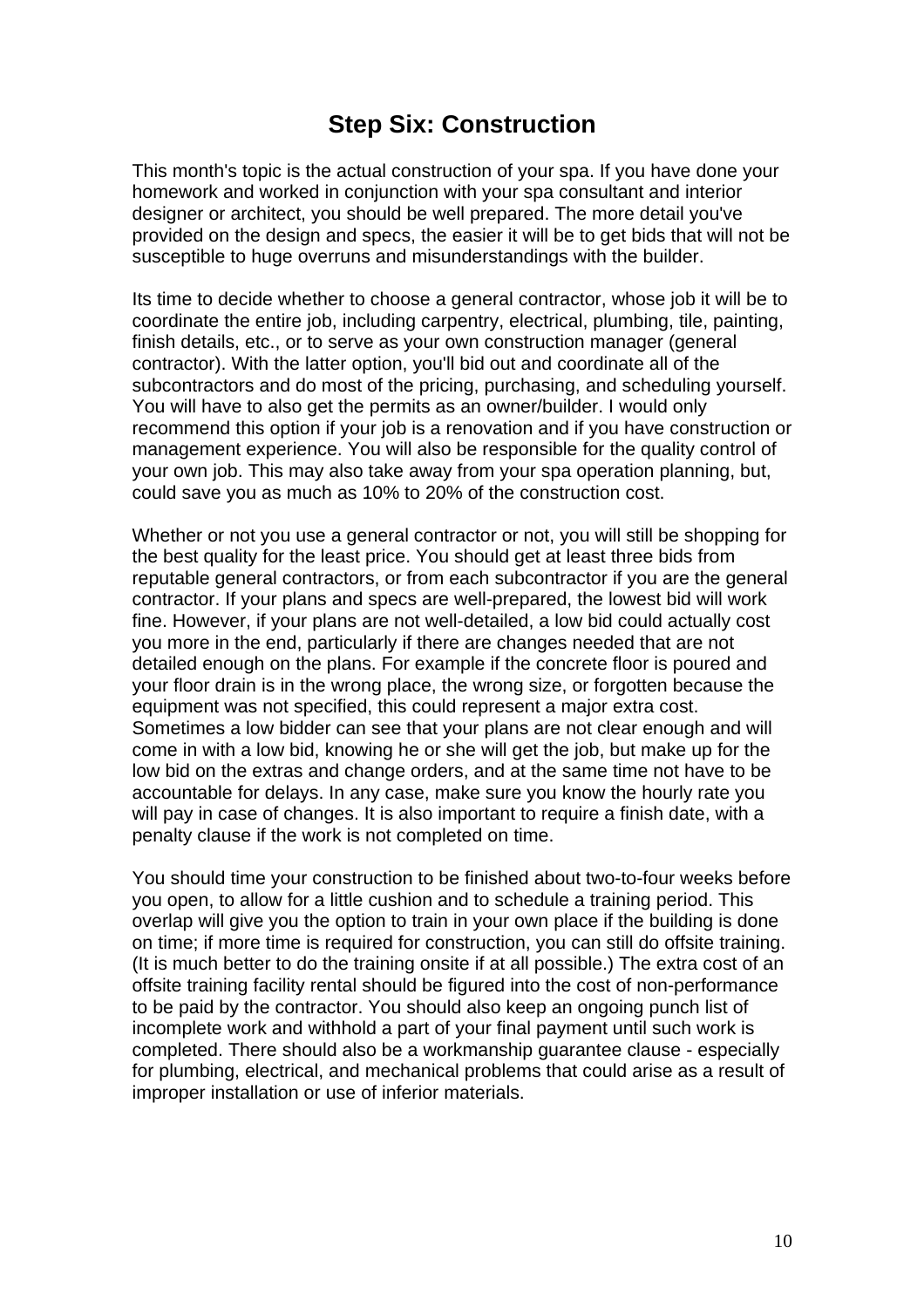Make sure that you completely understand your contract before you sign it. If you have any questions your builder cannot explain and you cannot understand, you probably should get legal advice before you sign. You should also have your spa consultant review your contract and final contract plans before you sign, just to be sure. If you been independently creative and have not hired a spa consultant from the beginning, this is your last chance to avoid potentially costly mistakes before construction begins.

Another important bit of advice is to make sure the contractor is licensed and insured, including liability and workers' comp. It is actually legally possible that you could be liable for personal or property damages caused by a construction accident even if you are leasing the property.

Don't forget to put up your "Coming Soon" signs to let the public know your spa is in the works! Next month, we'll change gears and start to talk about the actual business operations master planning.

#### **Step Seven: Operations**

Last month, we dealt with construction planning; this month we'll shift gears a bit and focus on the actual internal operations required to run a successful spa or day spa.

Before we hire our therapists, we've hopefully done our homework as to appropriate theme planning, and should have penciled out our menu to some degree. That means we know our specialty treatments will fit right into the particular personality and image we want to manifest. Sometimes situations come up in the hiring process, such as finding a massage therapist with other skills that might be beneficial to offer, that triggers new menu items. Modalities such as polarity therapy; chair massage; aromatherapy; Ashiatsu foot massage; etc. could be added to expand your spa theme. There are many more potential additions, but the point is that any employee's extra skills could add more depth to your spa menu that will set you apart.

When you hire staff, there are many qualities to consider. Personally, I would look at attitude first and a passion for work second -- they must love. Don't forget, you are in effect married to your employees, so communicate and make sure their vision is in line with your vision. I recently visited the DePasquale Day Spa in New Jersey, which is in my opinion an extremely well-managed, five-star operation. What most impressed me was the spa's hiring procedure, and the steps it takes for a new therapist or stylist to actually work the main floor. First, employees train in the school area; then perform their skills on the department heads; and finally, on the spa owner(s). Only then are employees "ready" to treat paying customers.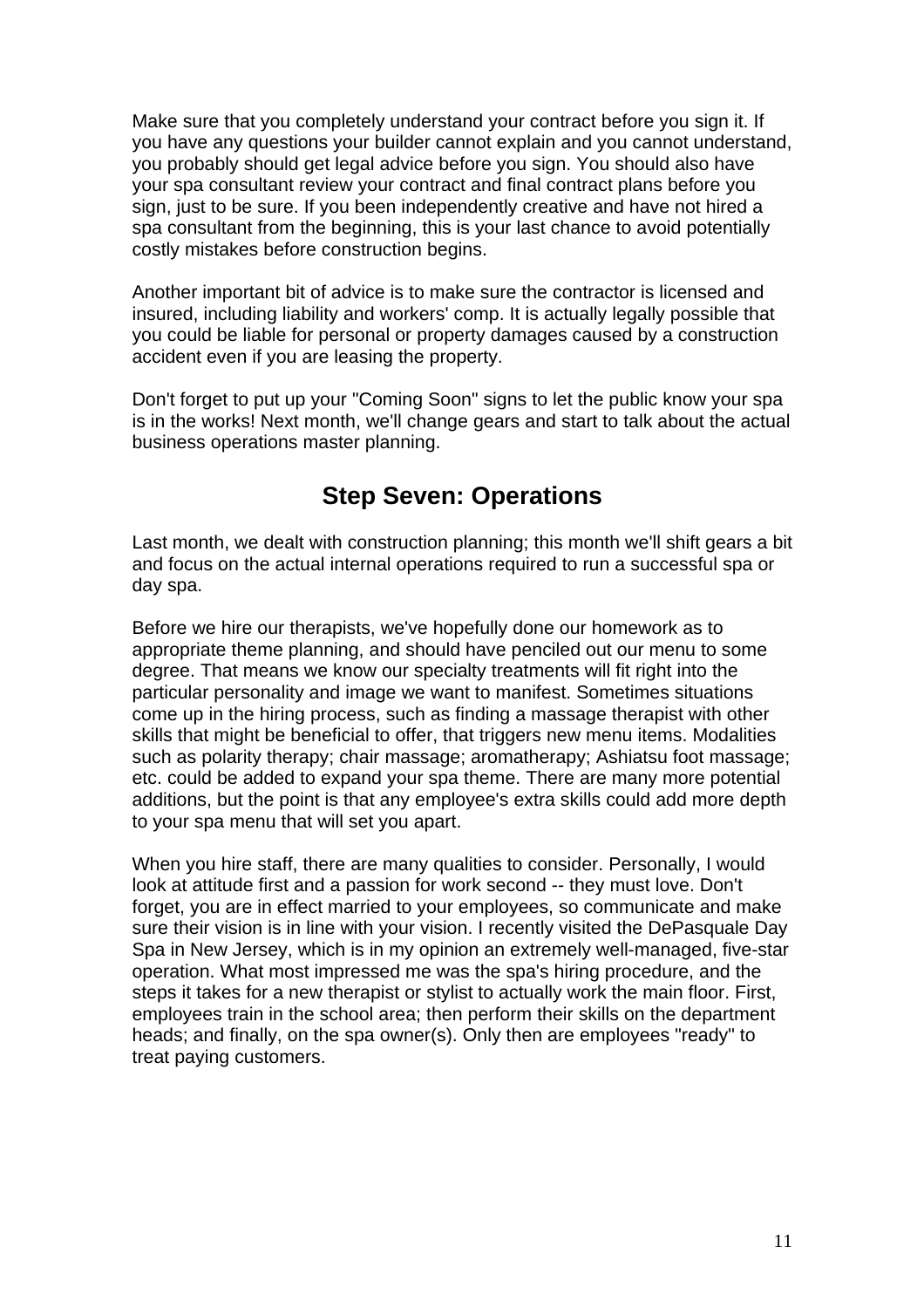Generally, you should start your staff training about four weeks before your spa opens. Employees need to learn much more than where they will be working; they need to know your philosophy, theme, internal operating systems, and products, so they can sell products and services besides their own. Employees must be trained as team players and be ambassadors to customers and the public. This can only happen if they are happy with their relationship with their supervisors or owners.

Another important key to success is to set up a computer system that will give you all the information you need. With access to the right information, you can manage and make decisions based on facts. Computers will not solve your problems if your systems are not prepared; and wrong or incomplete data is worse than a manual system. In choosing your software program, do your homework. Ask yourself some questions. Will it be easy to learn and operate? Is it a complete bookkeeping and operations package? Can you get any kind of report you need easily? How does it handle commission splits? Does it create barcodes for your inventory? Will your reports produce graphs? If used correctly, your computer system will save you lots of work, so don't skimp.

A few months ago, in my article on spa budget and finance, I presented several charts illustrating startup cash requirements and cash flows. (Editor's note: See "Step Four: Budget/Financing" in the April issue). It would be a wise business practice to prepare those same charts with real everyday numbers, so you can immediately see where you are winning and where you are losing. This type of daily record will reveal trends and allow you to make adjustments before you lose big money. I like to post daily sales figures and employee performances, which help build teamwork and create a challenge to set higher goals. From that original business plan with cash requirements you should be in the ballpark to know what your marketing budget is and at this time there will most likely be some adjustments since the original was done before the final design.

Retail sales is one of the most important, but often neglected, facets of spa operations. Retail sales can be a tremendous source of "extra" revenue. When setting up your retail sales operations, consider a full time retail sales manager and an incentive program for therapists who sell. A good salesperson can make you a lot more money than just letting the receptionist ring up a passive sale. Your retail sales revenue may depend on how big or small your operation is, and how well your employees know your product line.

If you've hired a spa consultant, you may already have a complete operations manual based on experience from similar past clients. Don't forget to allow for regular cleanup and maintenance in off hours, so your place will always stay sparking.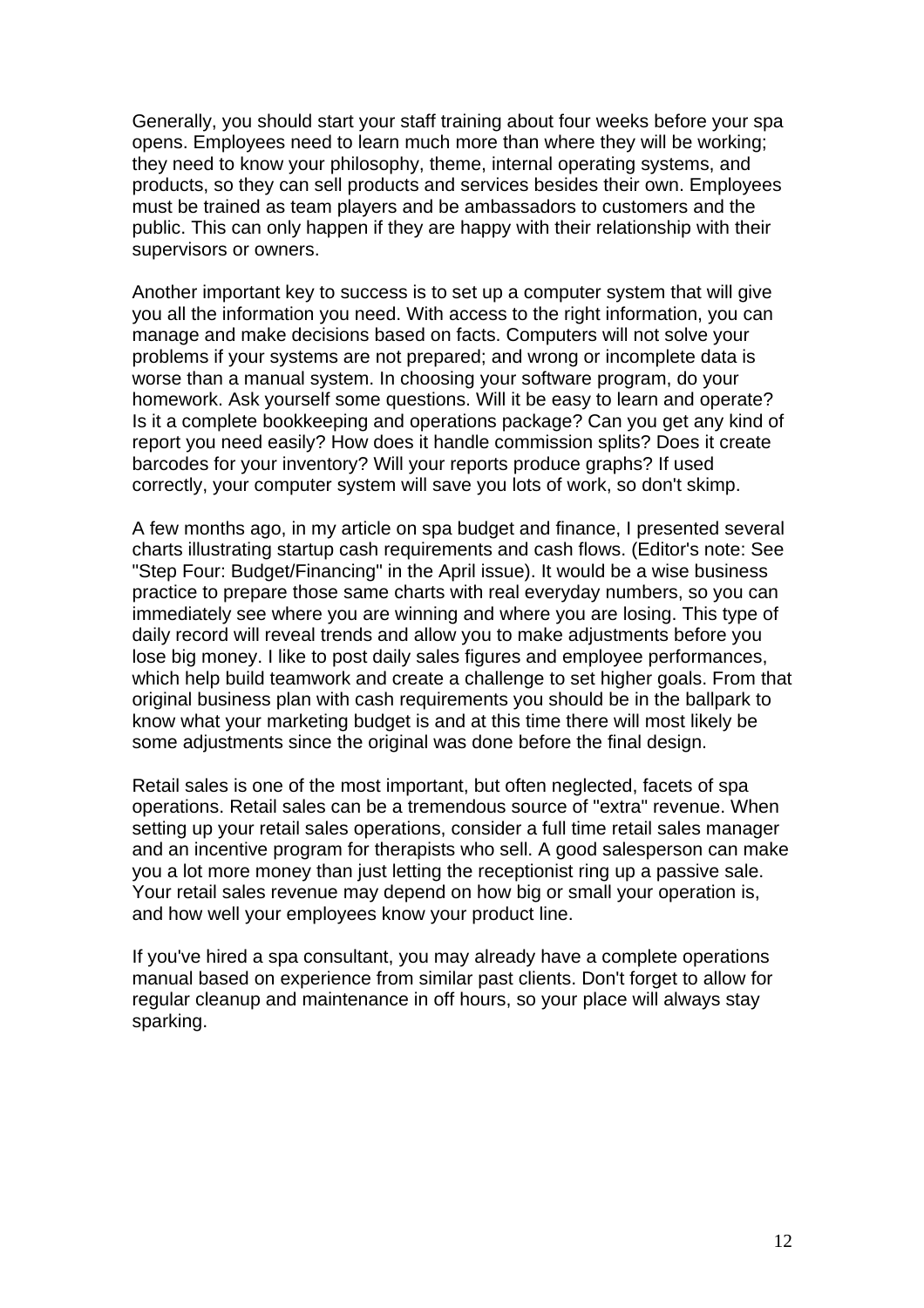### **Step Eight: Initial Marketing**

As your staff trains and prepares for your spa opening (to be discussed next month), a parallel process must take place: the initial marketing that announces the event, clears the way for the opening, and builds a foundation for future promotions. When I think of marketing, I think of what it takes to make the phone ring to book an appointment or make a sale. Although sales and marketing go hand in hand and are often misunderstood, there is still a distinct difference.

When considering marketing, think of eight "P" words -- Prospecting; Positioning; Packaging; Presentation; Pricing; Promotion; Public Relations; and Profitability. Assuming we have a marketing budget for initial startup and the first year, let's get started and look at these "P" words.

**Prospecting:** When I hear the word prospecting, I think of looking for the gold. In terms of your spa, the search is no different. Gold is what we need to find. We need to find out who our potential customers are. It is a searching and seeking process. It is a time to be a detective and figure out how to get the best return on the time and money you've invested. Times have recently changed, and I think the best buy for your money is using e-mail in your local area to announce your opening and your services. It is probably more important today to get an e-mail address than a phone number. By using e-mail and building that list, you can send out current information about pricing, specials, new services, new employees, and last-minute openings. You should always include a link to your website in the e-mail. Learn from the beginning how to capitalize on this most effective marketing tool. Of course, there is also good old word of mouth and advertising, which certainly have their place and should be used.

**Positioning:** This is how you place your services in comparison with the competition. How are you going to win customers? Unique services, better prices, an immaculate atmosphere, the best customer service, a free food and juice bar, limousine service, valet parking, or the most caring employees?

**Packaging:** Everything in retailing depends on it. The beautiful label can often sell a lousy product. The same applies to the services you sell - the written description that makes the customer want to have the experience, the photographs of the treatment that enhance the description, and the beautiful presentation of the products on the shelf.

**Presentation:** Think of the first impression you get when you meet someone who's well-dressed, visit a beautifully landscaped home, or dine at a restaurant where the meal looks like a piece of artwork. Your spa should make that same impression every time, with every customer. The way you welcome each customer and lead him/her to each station, the cleanliness of the juice bar, the neatness of the front desk, the graphics of the spa menus, and the logos on the employee's shirts - it all makes a difference. Be creative, but keep in mind which details will bring each customers back with all their friends.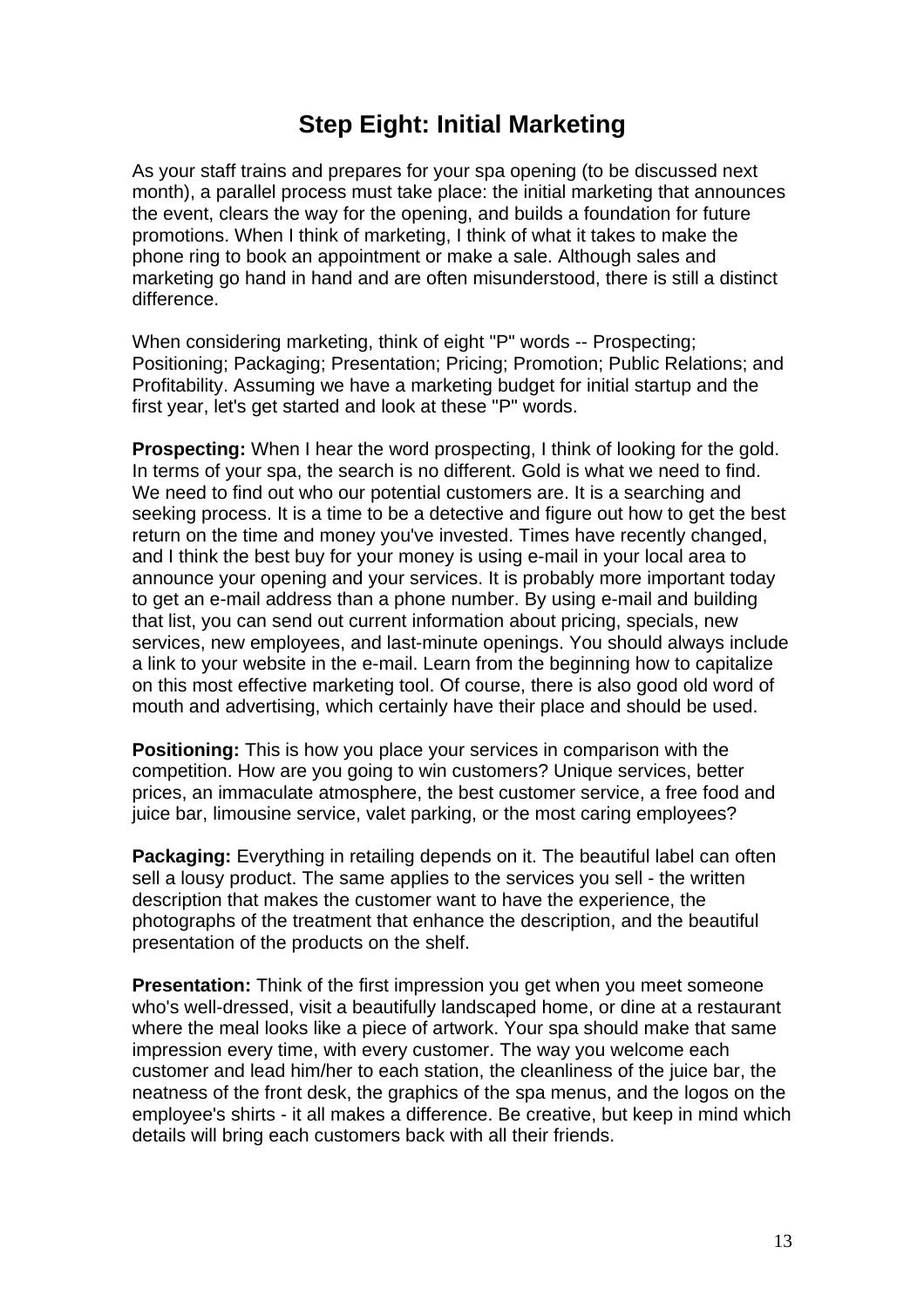**Pricing:** I like fair pricing. Check out your local competition to make sure you are in the range of your local economy. Your published prices should not be too high, because you could price yourself out of the market, especially in the beginning. They should not be too low, because you could give the impression that it is an inferior service. You also could be working for minimal margins and could create price wars with the competition, in which case everyone loses. You can have specials, but don't devalue your services. If you list a higher price with the right packaging, you have added perceived value, and if it is performed elegantly you will easily get your price and have repeat business.

**Promotion:** In the initial marketing stage, and until you have full capacity, you will need to offer specials of all sorts. I would start by having an invitation with a RSVP to all of the businesses and influential people you know. Host a "spa party" at which you could offer a free chair massage, for example. Maybe you could sponsor a fundraiser for some community cause, with half of your sales going to a charity. You could develop an incentive program, such that, for each new treatment a customer tries, a friend receives a free treatment . You could cross-promote with other businesses, especially wedding, restaurant and hospitality. You could offer a free service after three referrals. Be creative.

**Public Relations:** Send press releases to all the local media for everything you do, and invite the press in for complimentary treatments. If you can afford it, hire a PR person. Write articles or a column for the local newspaper - make yourself an authority for your profession. Attend local chamber of commerce meetings and network with everyone, so you keep a hand on the pulse of the community. It's all about public image. What do your customers really think about you and your spa, and what are their perceptions? Long-term business success boils down to building and nurturing relationships.

**Profitability:** Don't be discouraged if you are not profitable the first year or two. You are in business to make a profit. It is important to squeeze every bit out of your marketing effort. Take advantage of free publicity. If you do advertise, make sure you get some articles written about your business. Ideally, you want happy customers to do the promotion for you. Successful spas do not need to advertise. When this happens, you can take that marketing money you don't have to spend and turn it into pure profit.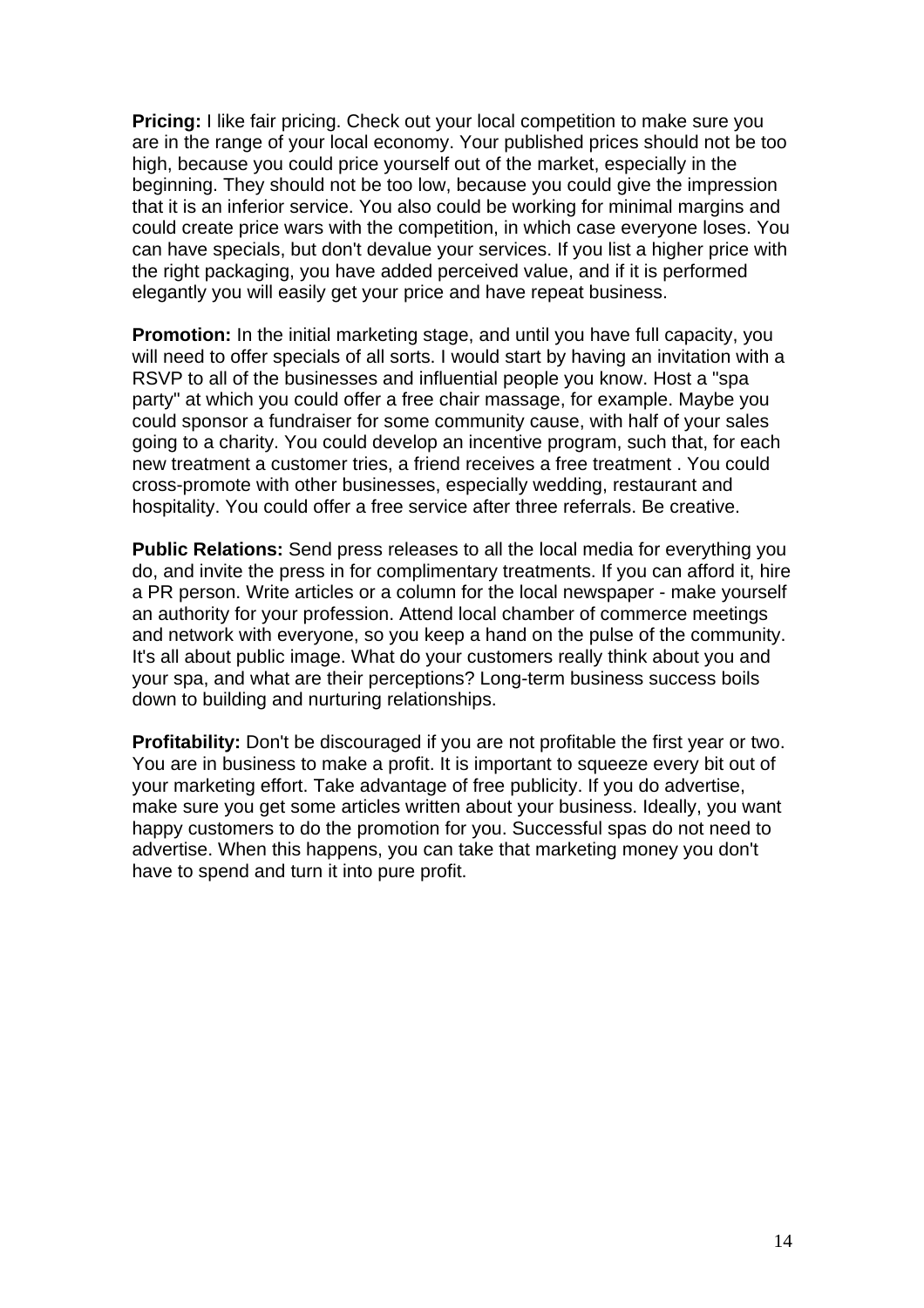### **Step Nine: Initial Training**

The initial marketing discussed in last month's column usually occurs on a parallel timeframe with this month's topic: Initial Training. As the energy and excitement builds toward your grand opening and you see the light at the end of the tunnel, it's time to get physical - hands-on training. Now is the time to cover every aspect of your operation and communicate clearly with your staff. Ideally, you should have a manual prepared with detailed instructions of every phase of your operation. This manual serves as the starting point for all of your initial training. It is also a "work in progress" to be modified and updated as your operations expand and you add new services.

I recommend that every employee and therapist know every job to some degree and be willing to be flexible, especially if you are just starting out. As an owner, I like to have experience in every job, from reception, bookkeeping, computer, and retailing, to the not-so-glamorous jobs such as cleaning the showers, doing the laundry, and sweeping and vacuuming the floors. That way I not only have a feel for the job so I can train the employees, but I can fill in case of an emergency. Loving what you do, no matter what it entails on a particular day, means that everything you do is fun.

As I stated in a previous article, you should allow about two-to-four weeks of training before your grand opening, to get all of the kinks ironed out and have your staff working harmoniously and in sync. Your training should cover all aspects of the operation for all employees. I would make sure to have an internal communication system, so that nothing falls through the cracks. Every employee should have his or her own e-mail addressm so important personal and company wide messages or policy changes can be documented and acknowledged. Each employee should also have his or her own voicemail, so personal calls or specific instructions from management or customers can be directly communicated.

Company-wide standards and expectations should be spelled out clearly. Tell employees what you expect from them, so you can put issues on the table before they become problems. Ethics, client confidentiality, and proper treatment protocol can never be overemphasized.

Employees should be aware of timing and traffic flows. Staggering startup times means less congestion in hallways and dressing areas. Employees should also be trained in the physical plant and have a basic knowledge of electrical, mechanical, water, and HVAC control locations.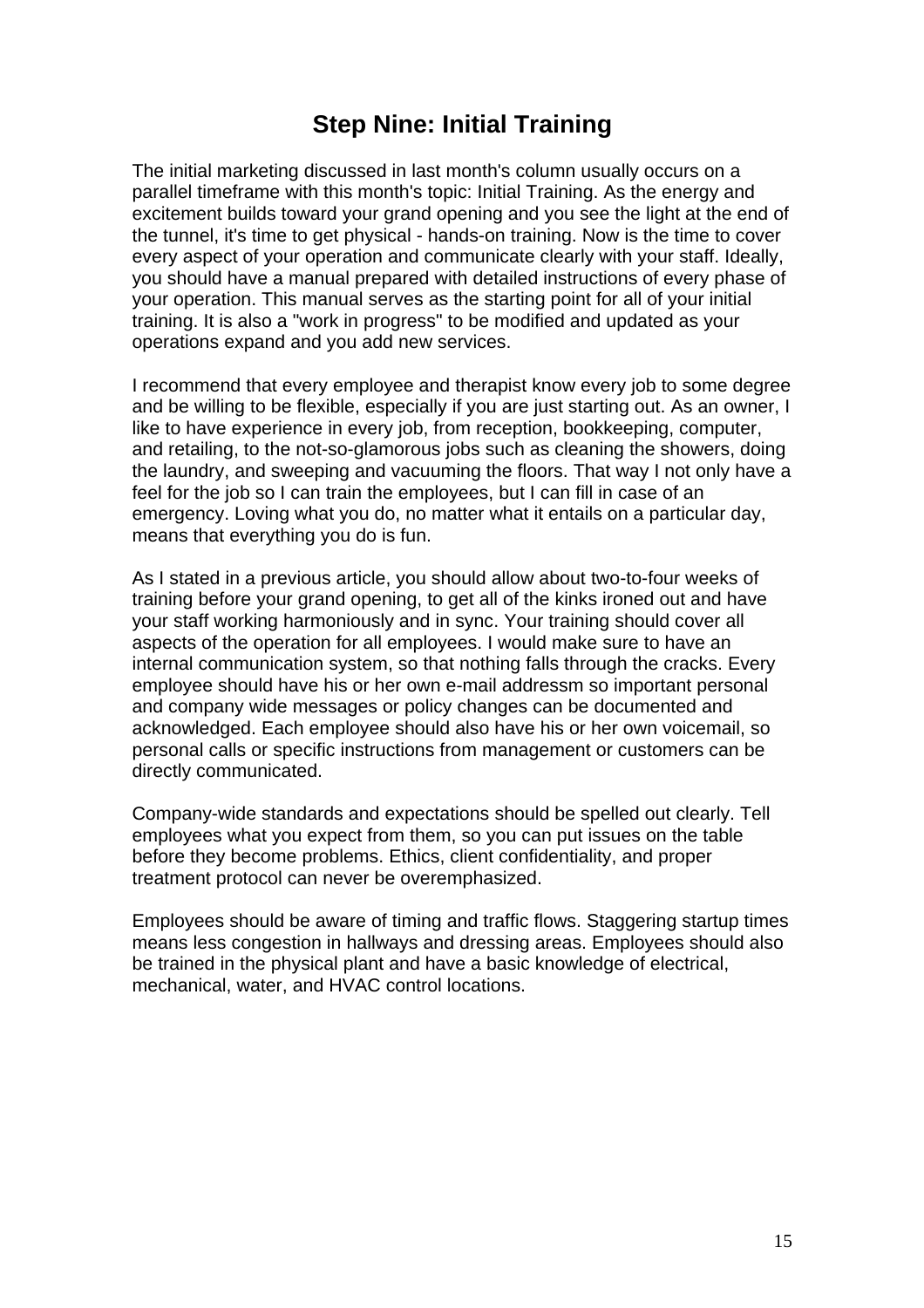It is very important to train **every** employee to be an ambassador for your business. Everyone should be trained to sell products and services and be knowledgeable of the following:

- **Current marketing materials:** This can include your menu of spa services; current ads; e-mail blasts; promotions; community events; and special events such as wedding parties.
- **Products:** Knowing and believing in the products that you offer can sometimes make the difference between profit or loss. Employees should be passionate about the products they use - if they're not, find more acceptable products, or more passionate therapists. If your therapists are not believers, don't expect to sell much of that product.
- **Equipment:** Owners, therapists, front-desk, and marketing personnel should all feel comfortable about the equipment clients will be using. Personally, I have a hard time selling any equipment if I don't love it and know its functions. The equipment is a part of your image.

If your construction is complete, you can train in your new facility and do a soft opening with friends only and with reduced pricing. If your spa is still being built, you may have to train off-premises with portable equipment and floor plans. Some of the training involves operations and protocol, which can be taught anywhere. Ideally, your therapists should be trained on the equipment you purchased and in the rooms they will be using.

After training is complete, you'll be ready for the grand opening! Next month, we'll add some final details to make the perfect presentation - just like your best chef.

#### **Step 10: Presentation**

Welcome to the physical sector of opening a successful spa. After visiting the first nine steps, our doors are now open. From this point on, your success or failure may depend on one element: **Presentation**.

Presentation with respect to your spa includes everything from the physical appearance of the front desk to the appearance and personality of each employee. Your retail display; artwork; décor; printed receipts; collateral printed materials; menu; website; and customer service are all part of the presentation. Presentation is going to affect the image of your business, and public image is the backbone of repeat business, word of mouth, your reputation, and ultimate success.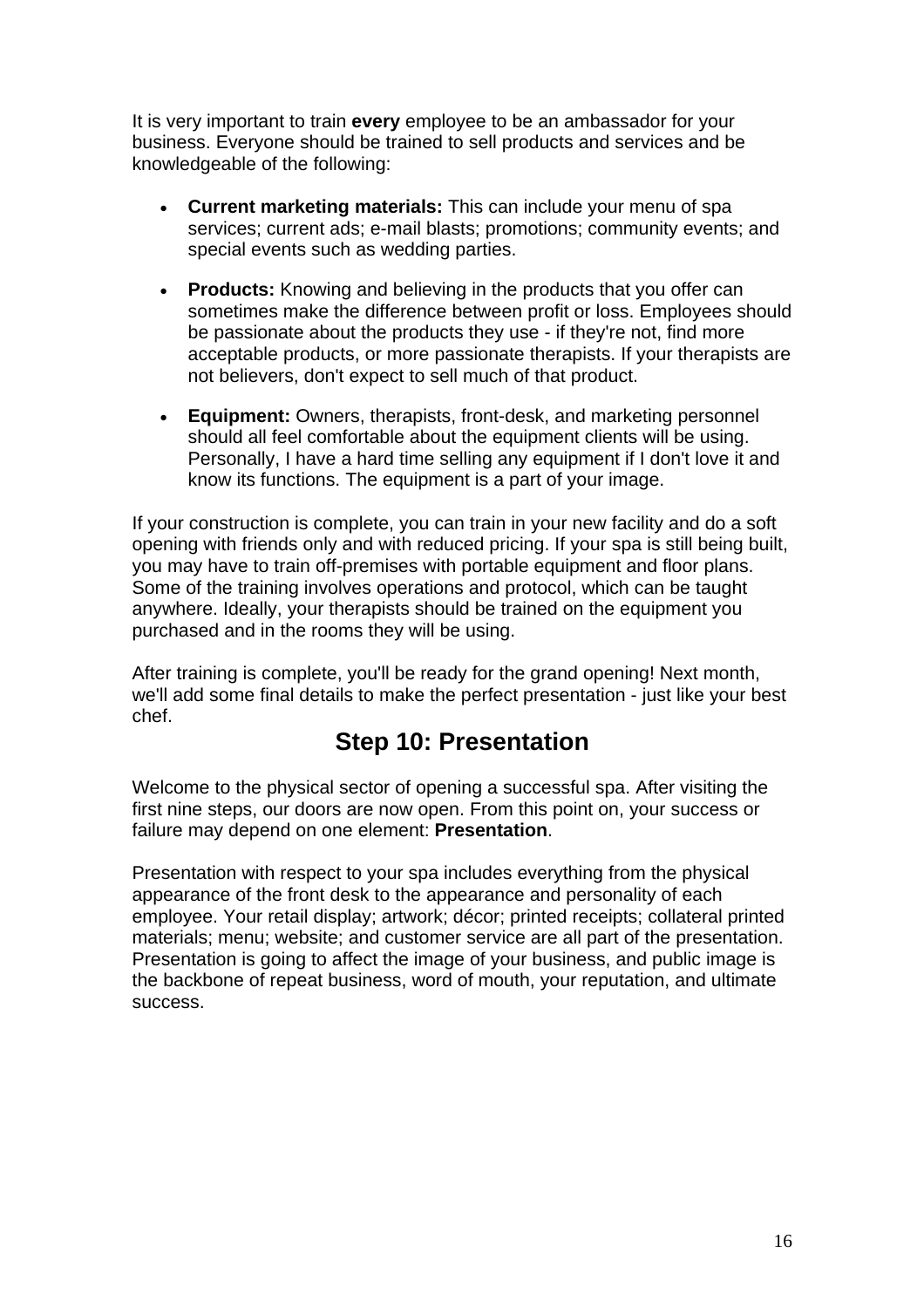Lets take a look at image. I remember going to a trade show a few years ago in Chicago, and instead of one booth, we took four booths with lots of inventory and a new look. One customer came by and made the remark, " Wow you guys really got big." In truth, we were no bigger than the previous year, but we looked like we were. Remember, people talk, especially in a local community. That's exactly what you want if there is something good to talk about. Perception is reality. As I mentioned in a previous article, the goal is to keep the marketing dollars in your pocket. Good word of mouth means good publicity. People talk, and positive talk about your spa is the least expensive way to advertise.

In last month's article, we discussed the hiring and training of your therapists and staff. Now that the spa is open, you must make a daily effort to keep your staff happy, alert, and tuned in to the needs of the customers. Always keep in mind how important that first impression is. It should be a goal to make each person who comes through your door a long-term customer.

Work toward this goal as soon as each person walks through the door. Welcome clients and offer a cup of tea or a snack when they sit down, just as you would do with guests in your home. Offer a tour of your facility if possible, and introduce them to your key staff. If clients come in specifically for a massage, don't have the therapists just put them face down and start rubbing. It is a time of first impression and relationship building. Spend that extra time and offer a gift product or gift treatment. I like to have new clients sit face-up on a backrest table and get a foot scrub and rub, so a conversation can happen before the silence of a massage -- even if it takes more time. An extra-personal presentation, especially on the first visit, leaves a lasting impression. It is also a good habit to have every treatment as warm and special as the first. Think of it as keeping the romance alive after the marriage.

Another simple-but-effective presentation is uniforms. I like logo shirts, with each employee's name on his or her shirt. Some people, myself included, have a hard time remembering names, and it's also a bit awkward if the customer forgets your name. The same logo also should be on the robes and towels. Uniforms also make it easy for all employees -- they all know what to wear, and there is no room for individual fashion shows that could tarnish your presentation. If you design a particularly catchy or attractive image, your logo shirts may even become a popular retail item. Again, this is great advertising for free.

Do you want repeat customers? Serve food -- sandwiches, cookies, tea and juice drinks. I would cost it in with your treatments. They serve free drinks in Las Vegas when people are gambling. I don't drink alcohol, but I know I would be touched if I could get free juice drinks or food while at the spa. When I took a few days at the Miraval Resort in Tuscon, all the food, juices and snacks were included. The high room cost did not matter -- the service was worth it. Free food encourages customers to relax, socialize and spend more money. They become loyal friends instead of revolving-door customers, and they become your extended marketing family. Just think of their circles of friends they will bring back over the years if you foster good relationships with them.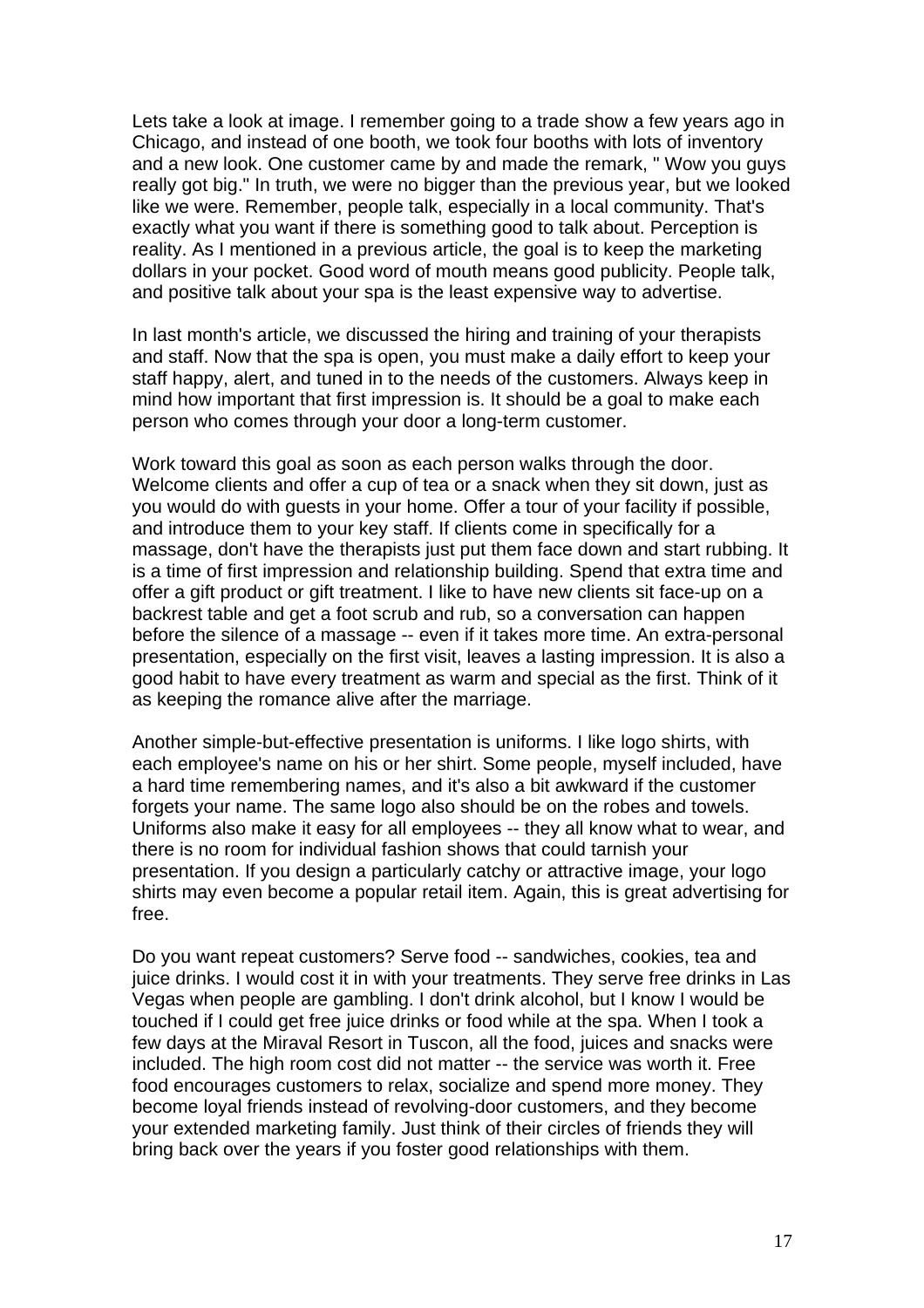One extremely important detail not to be forgotten is cleanliness. Think of how unpleasant is it to find one hair in the bathroom of a fine hotel you just paid top dollars to stay in. It just takes one hair to give you a bad image. Consider your spa as you would a fine hotel. Clean your spa every night, and make sure each therapist keeps his or her appearance and work space immaculate at all times. Cleanliness is Godliness! Once gain, it's all about presentation: if it's clean enough for angels, it's clean enough for your customers.

#### **Step 11: The Golden Rules**

The "Golden Rule is based on the general law to do unto others as you would have others do unto you. This month, I'd like to expand a little on this concept to discuss what I consider the **Golden Rules for a Successful Business**:

- 1. Love your work. Do what you do with a passion. It should not be just for the money. The people, the industry and the love to make some sort of a contribution to life are what will ultimately give you the most fulfillment in life. There is no such a thing as "time" when you are in love - and that includes your work. It is simply your sacred labor.
- 2. Hire the right employees. Employees become your family so make sure they have the same vision and passion you do. Employees must be properly trained, valued, and communicated to -- much like a functional family. How you treat your employees determines whether your workplace is one of peace, or misery. Keep your employees happy, and they will be loyal.
- 3. Be a Giver. There are givers and takers in life. I always remember the old saying, " It is better to have loved and lost than to never have loved at all." It does not take that much effort to graciously give more than is expected. True love has no strings attached. When you are in this mode, you are constantly making deposits into your cosmic bank account (good karma). Your payback may not come quickly; but quite often by surprise. So always give a little more than is expected, to your customers and employees. Go the extra mile.
- 4. Be Gracious. This is like the grease -- it keeps things lubricated and flowing. When problems come up, dance around them to come up with the right solution. If you can't flow, you'll probably experience stress - and that's not the way to run a successful business. There are going to be challenges along the way, so dance with them. Do the best structuring and planning you can, and then let it go. Don't be attached to the results; just do you best and let what happens happen.
- 5. Keep the Vision. When things do get tough, fear can creep in especially when cash is tight. Fear has been on my doorstep many times. The way I've ever overcome fear, besides pure faith, is by remembering the bigger vision. Establish your goal, set a course, and don't let anyone grab the steering wheel from you.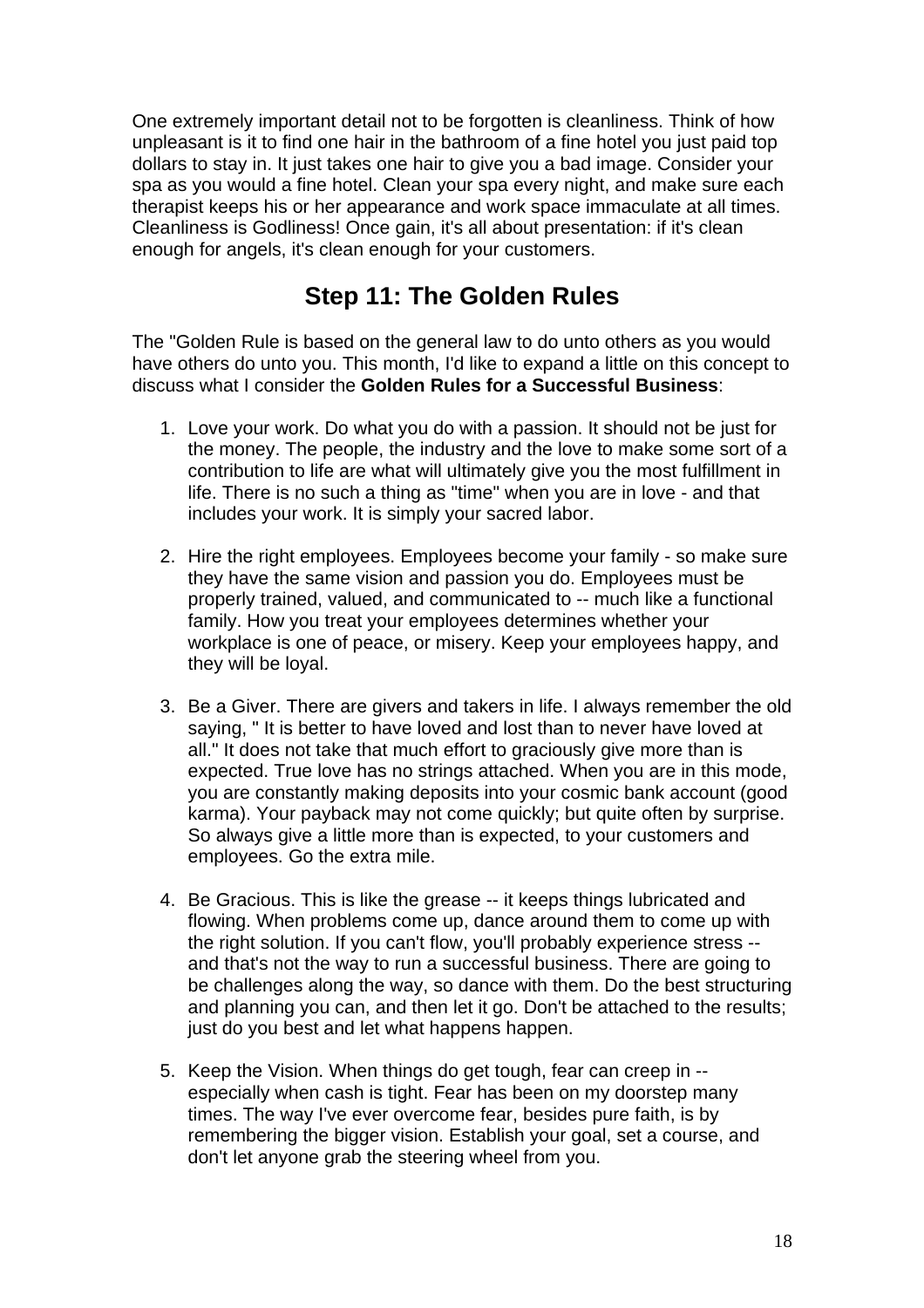- 6. Use Positive Language. In many circumstances, you get what you speak - so be conscious of the words you choose. Positive affirmations help raise your spirits. Negatives only lead to depression and failure. Let your words be the mantras to fulfill your dreams.
- 7. Surround yourself with positive people. Don't expect much from people who say "it can't be done" or "I'll try." Look for the "I will" people - those with passion and love for you and their work.
- 8. Maintain a commitment to quality. Whether it be product, services, education, or design, always seek to improve yourself and your industry. Set new standards and raise yourself, your staff, and all who follow to a new plateau.
- 9. Focus on relationships: Good relationships begin with good communication; to maintain the connection, you must keep the communication going. If you have a large customer or employee base and cannot always talk face-to-face or by phone, use e-mail. Healthy relationships lead to happiness. Keep in touch on a regular basis.
- 10. Maintain a winning spirit. You are your own favorite team, so always play as if you cannot fail and you cannot accept defeat. You know no words other than Victory. It is your game to win -- so play to win. You can only be a success if you will it so.

# **Step 12: Sustainability**

In the past year, I have presented the basics of opening a successful day spa, from conception to opening. Once open, there is just as much work (or more) necessary to sustain the business you've created. In a sense, it's like keeping the marriage alive after the honeymoon. You have convinced your investors, or the banks, that you can make a substantial profit. Now you must use all of your energy and expertise to keep everyone happy.

Expect some bad days, bad weather, a bad economy, or any number of problems. But through the challenges, keep the vision; don't let those down days get you depressed. New businesses don't always start off with a bang, so be patient; at the same time, prepare yourself, so you don't get into so much trouble that you can't make adjustments. The most important thing to consider is the minimum amount of business you need to maintain - that way, you will know on a daily basis if you are swimming or sinking. My April article on budgeting included a sample startup cost sheet that illustrated initial set-up costs with monthly amortization, startup month-to-month expenses; monthly net profits; and daily net profits with breakeven points. Set your daily goals and place them where they can be seen. The only way to transcend yourself is to know where you have been. The day spa owner, and possibly the managers, should know the breakeven points, and you should post your actual number of treatments per room, along with your retail sales. The more visible you are, the more you and your staff will be comfortable with the progress of the spa, or make the proper adjustments before it's too late.